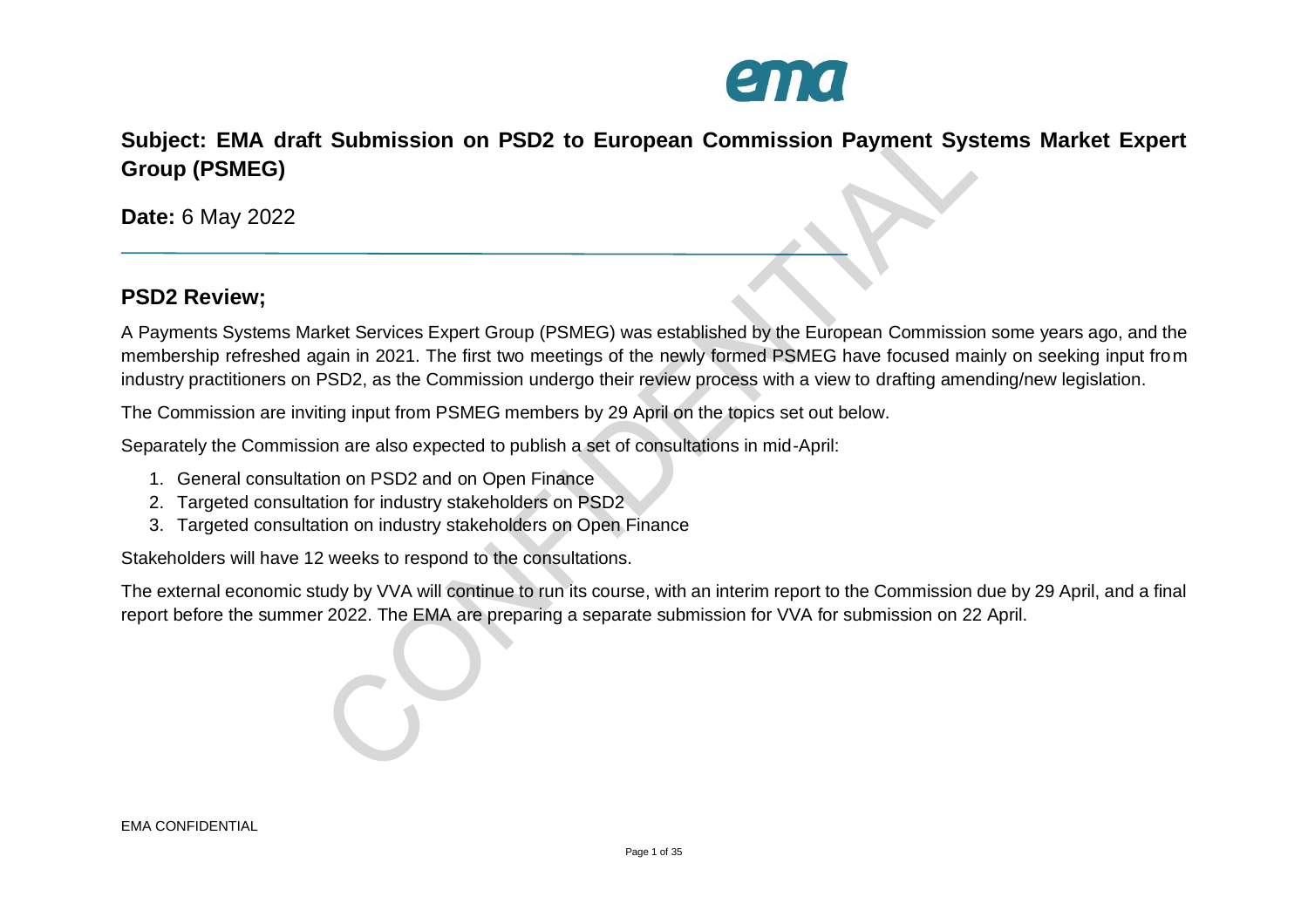

**European Commission questions and draft EMA position**

EMA CONFIDENTIAL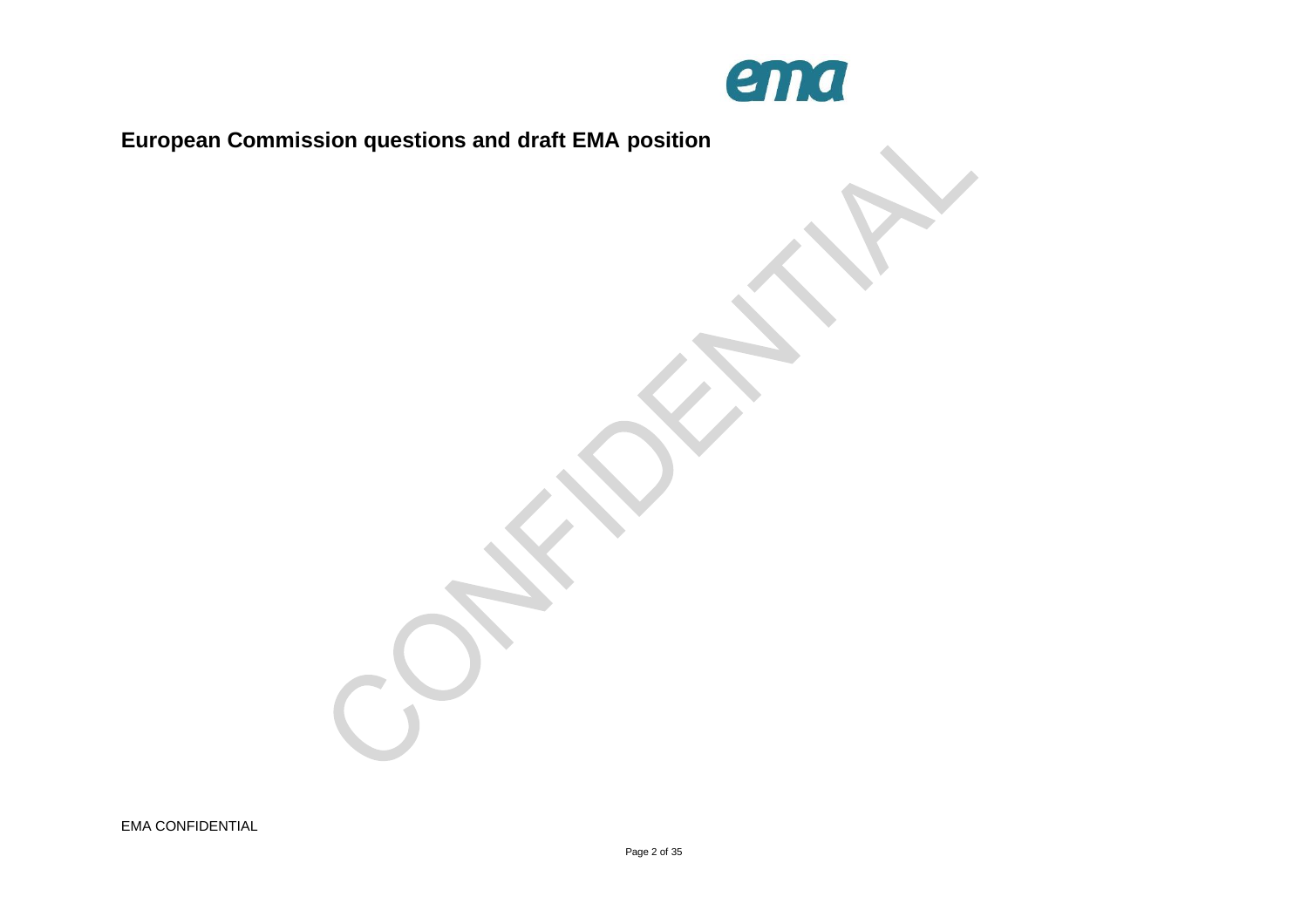

| Topic | Question | EMA response |
|-------|----------|--------------|
|       |          |              |
|       |          |              |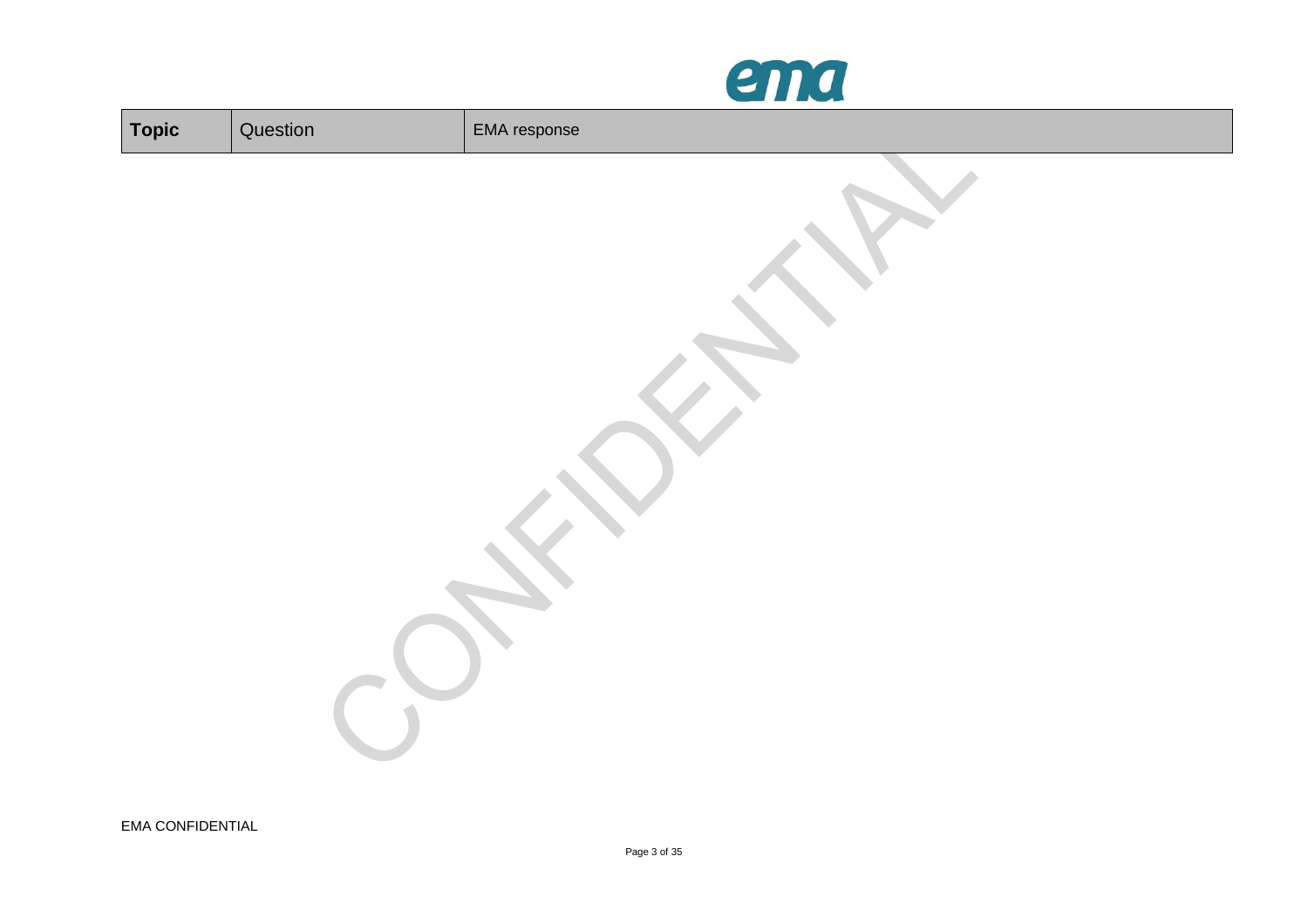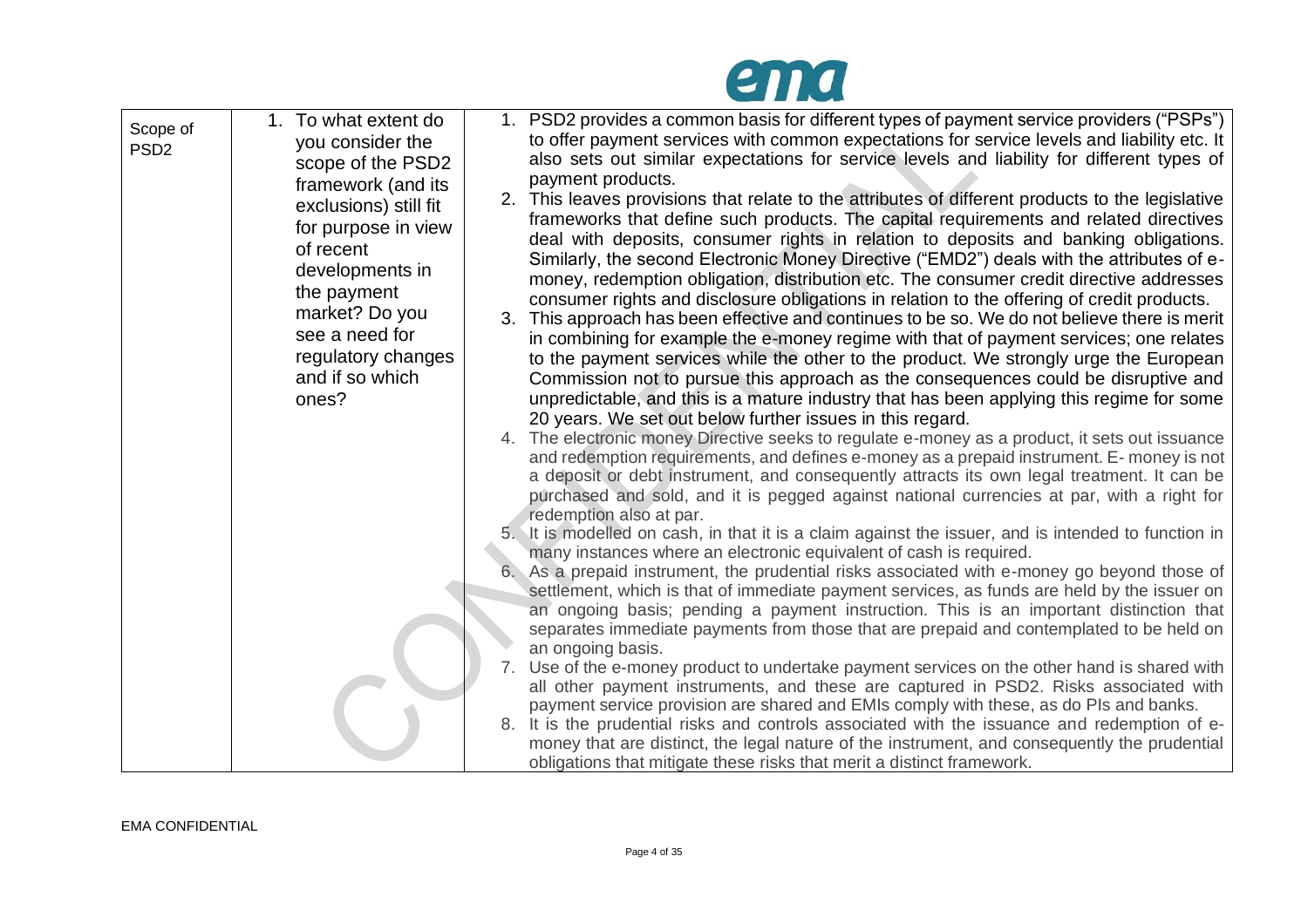## ema

| 9. The e-money industry has put in place a detailed contractual structure that utilises the legal<br>attributes of e-money, enables its distribution and creates business models that rely on these                                                                                      |
|------------------------------------------------------------------------------------------------------------------------------------------------------------------------------------------------------------------------------------------------------------------------------------------|
| attributes. These have been effective for some 20 years. The utility of the instrument and its                                                                                                                                                                                           |
| distinction from bank funds should therefore not be underestimated or degraded.                                                                                                                                                                                                          |
| 10. As described above, electronic money is an instrument, in the way that cash is an instrument<br>or in the way that a deposit is a loan instrument. Payment is the process of transferring and<br>accepting different instruments in fulfilment of payment obligations, or as a gift. |
| 11. It is appropriate therefore to regulate banks under a consolidated banking directive, to                                                                                                                                                                                             |
| regulate credit under a consumer credit directive and to regulate e-money under an e- money<br>directive. Making payments with any of these three different types of products: debit, credit<br>or a prepaid e-money instrument would however all be subject to common payments          |
| regulation under PSD2.<br>12. The main differences between payment institutions and e-money institutions concern the e-                                                                                                                                                                  |
| money instrument itself, and that it involves the holding of users' funds on an ongoing basis;                                                                                                                                                                                           |
| whereas other payment products offered by PIs do not involve holding of balances on an                                                                                                                                                                                                   |
| ongoing basis.                                                                                                                                                                                                                                                                           |
| 13. There may however be benefit in cross referencing a recast PSD2 and EMD2 in a manner                                                                                                                                                                                                 |
| that enables providers of payment services to be able to vary their permissions to obtain                                                                                                                                                                                                |
| an e-money issuing permission without having to apply for a new license entirely.                                                                                                                                                                                                        |
| 14. There are discussions in relation to the manner in which crypto asset products that are                                                                                                                                                                                              |
| used exclusively for payment services such as those that could be backed by an EU fiat                                                                                                                                                                                                   |
| currency would be addressed by a revised PSD. We believe that whilst a level playing                                                                                                                                                                                                     |
| field is desirable; the Directive must take account of the distributed nature of such                                                                                                                                                                                                    |
| systems, the degree of oversight that an issuer or crypto asset service provider may have                                                                                                                                                                                                |
| and the distinct attributes associated with crypto asset systems. The issuer for example<br>is unlikely to have sight of transactions and cannot be responsible for consequent service                                                                                                   |
| levels.                                                                                                                                                                                                                                                                                  |
| 15. Similarly, crypto asset service providers ("CASPs") that may execute transactions or hold                                                                                                                                                                                            |
| 'accounts' for users may have distinct obligations in this regard.                                                                                                                                                                                                                       |
| 16. The applications of a recast PSD2 to crypto assets will require careful assessment.                                                                                                                                                                                                  |
| 17. We have a number of comments in relation to Article 3 negative scope/exemptions:                                                                                                                                                                                                     |
|                                                                                                                                                                                                                                                                                          |
| <b>Commercial agent exemption Article 3(b):</b> There is benefit in maintaining the                                                                                                                                                                                                      |
| commercial agent exemption, as it allows for bill payments and similar arrangements to                                                                                                                                                                                                   |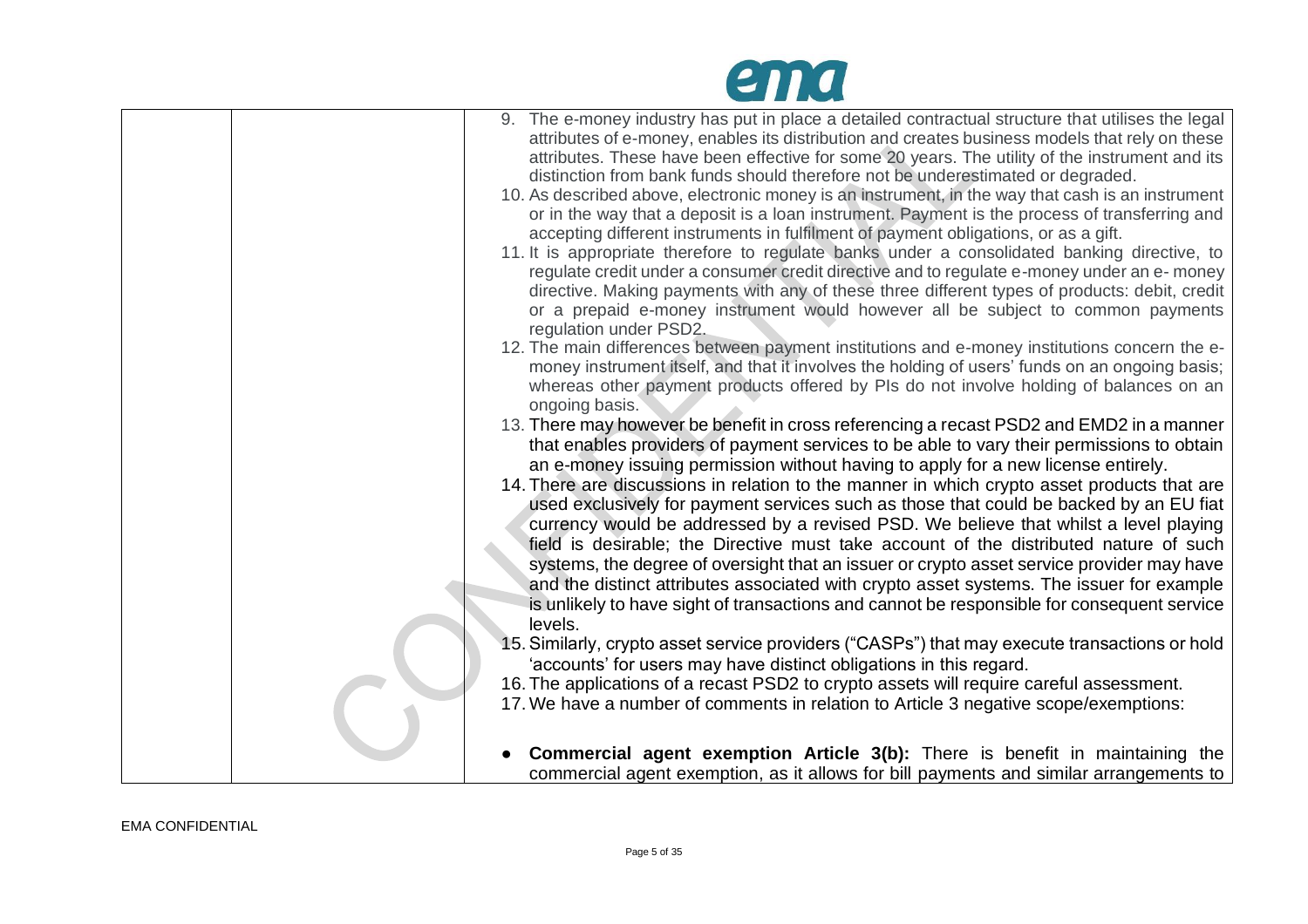

| be offered, where the merchant can manage the risk in a similar way to other commercial<br>risks.<br>Technical service provider exemption Article 3(j) ("TSP"): is of paramount<br>importance. The exclusion as currently drafted is required and should form a key part of<br>a redrafted PSD3, otherwise competent authorities will find their resources stretched to<br>breaking point when attempting to supervise businesses that only have a tangential<br>relationship to payment services. Additionally, overregulation would be detrimental to<br>innovation and, ultimately, harm consumers as well as the economy. TSPs should be<br>allowed to operate under an exclusion considering that they work with already regulated<br>entities that are subject to payments regulation, which ensures protection of the<br>customer and the payment system.<br>Limited network exemption Article 3(k): there are divergences between the competent<br>authority approaches towards notification; some NCAs have introduced notification<br>processes that are comparable to an authorisation application; this of course undermines<br>the benefit and intended objective of the exemption. The EBA Guidelines on the Limited<br>Network Exemption have provided some clarity and harmonisation. However we consider<br>that a more effective approach, and one that would encourage the single market in the<br>EU, would be to provide the ability to passport an exemption to other EU member states,<br>or simply to recognise the home member state's assessment as having authority across |
|-------------------------------------------------------------------------------------------------------------------------------------------------------------------------------------------------------------------------------------------------------------------------------------------------------------------------------------------------------------------------------------------------------------------------------------------------------------------------------------------------------------------------------------------------------------------------------------------------------------------------------------------------------------------------------------------------------------------------------------------------------------------------------------------------------------------------------------------------------------------------------------------------------------------------------------------------------------------------------------------------------------------------------------------------------------------------------------------------------------------------------------------------------------------------------------------------------------------------------------------------------------------------------------------------------------------------------------------------------------------------------------------------------------------------------------------------------------------------------------------------------------------------------------------------------------------------------------------------------|
| the EU.<br>This is in line with approach in the E-commerce Directive (2000/31/EC), where the only<br>competent authority ("CA") that can object to the use of the exclusion is the CA in the<br>MS in which a service provider relying upon an exclusion is in incorporated (or<br>otherwise established); host CAs would then accept this determination, although they<br>would be free to report their concerns about the service provider's conduct so as to<br>assist the host CA.                                                                                                                                                                                                                                                                                                                                                                                                                                                                                                                                                                                                                                                                                                                                                                                                                                                                                                                                                                                                                                                                                                                |
| At the moment service providers must notify each MS if they wish to operate under the<br>limited network exclusion. In practice this has proven far too burdensome and<br>unnecessary, particularly in light of the fact that MSs have adopted the same payments<br>directive. Having to notify in this way and not being able to "passport" an exclusion will<br>prevent innovative products - that could be beneficial for the economy and users - to get                                                                                                                                                                                                                                                                                                                                                                                                                                                                                                                                                                                                                                                                                                                                                                                                                                                                                                                                                                                                                                                                                                                                           |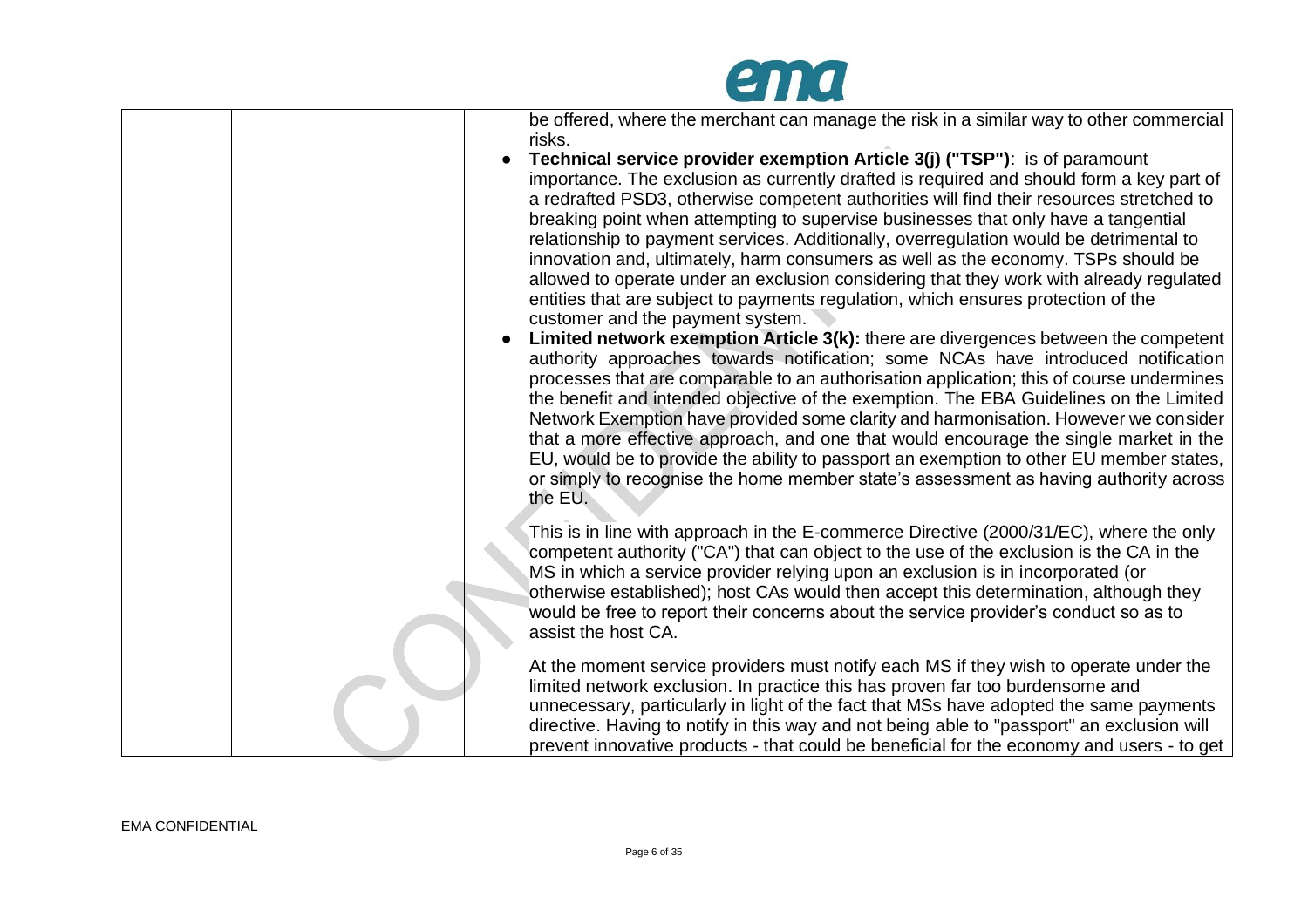

| <b>Topic</b> | Question | <b>EMA</b> response                                                                                                                                                                                                                                                                                                                                                                                                                                                                                                              |
|--------------|----------|----------------------------------------------------------------------------------------------------------------------------------------------------------------------------------------------------------------------------------------------------------------------------------------------------------------------------------------------------------------------------------------------------------------------------------------------------------------------------------------------------------------------------------|
|              |          | off the ground for the fear of regulation in some of the MSs due to the absence of a<br>uniform approach by MS CAs.                                                                                                                                                                                                                                                                                                                                                                                                              |
|              |          | We also consider that PSD2 should be revised to address the dilemma faced by firms not<br>knowing whether a product will be regarded as exempt once it reaches the notification<br>threshold, and therefore refraining from offering services at all at the outset. It would be<br>better for a simplified notification procedure to be made available at the outset, enabling<br>clarity and regulatory certainty for business.                                                                                                 |
|              |          | Article 37(2) relates to notification under Article 3(k): following from our comments<br>above, and in relation to the home member state competent authority, the CA should be<br>required to respond with any objections it may have within 2 months of notification, and<br>if a CA does not respond within this period, it should be deemed to have agreed with<br>the service provider's application of the LNE.                                                                                                             |
|              |          | The threshold trigger for the notification to the home CA should also be increased (from<br>EUR 1 million) to when the total value of payment transactions executed over the<br>preceding 12 months exceeds the amount of EUR 3 million in any MS to reflect the<br>increased use of non-cash means of payment in the EU and the impact of inflation.<br>Once a notification has been made, no further notifications should be required unless<br>there are changes to the service that could impact the application of the LNE. |
|              |          | <b>Electronic communication network exemption 3(I)</b> : we do not object to this exemption,<br>and are supportive of the values being increased in line with inflation to enable users to<br>continue to benefit from the convenience that it offers.                                                                                                                                                                                                                                                                           |
|              |          |                                                                                                                                                                                                                                                                                                                                                                                                                                                                                                                                  |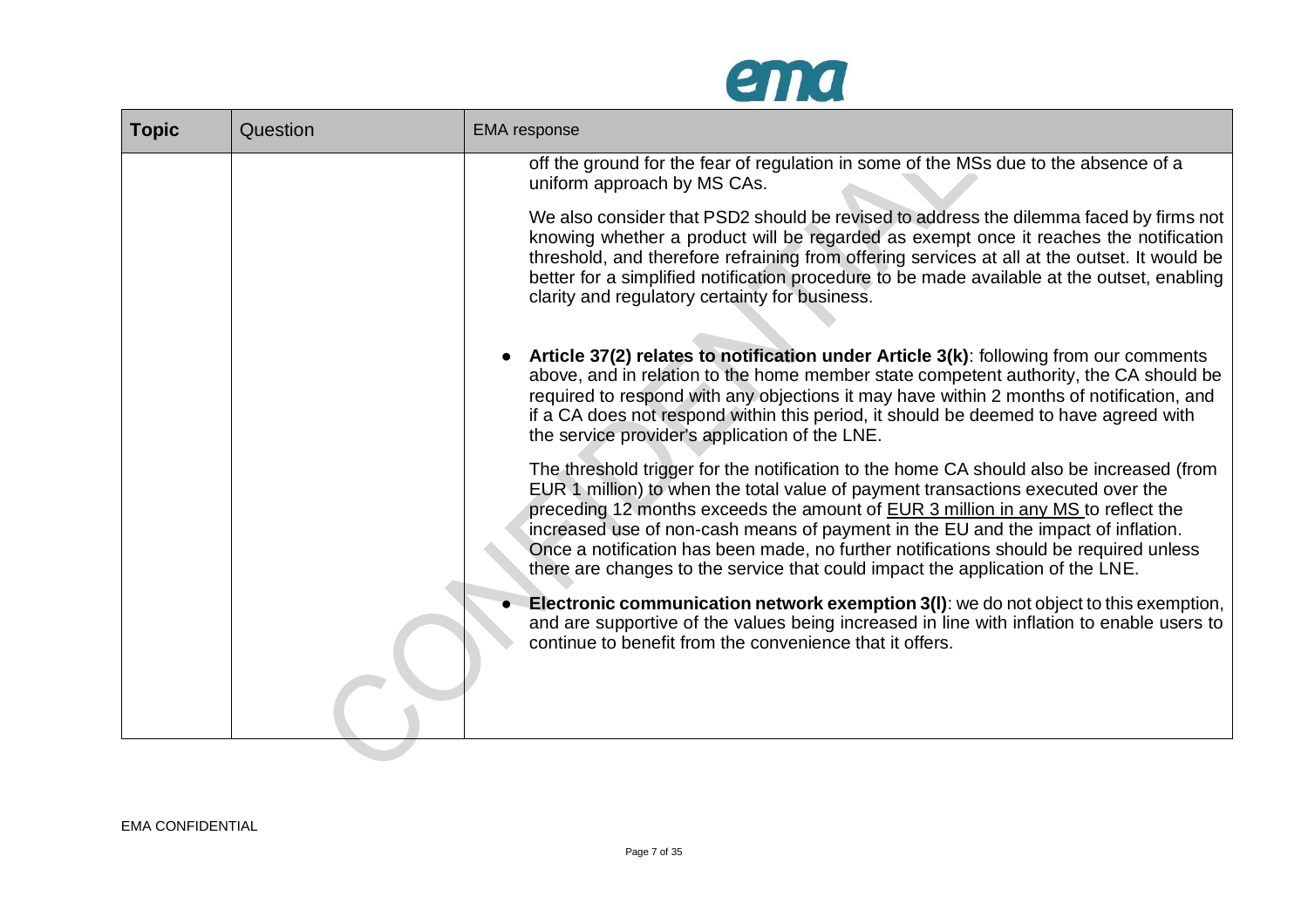

| <b>Topic</b> | Question                                                                                                                                                                                                                          | <b>EMA</b> response                                                                                                                                                                                                                                                                                                                                                                                                                                                                                                                                                                                                                                                                                                                                                                                                                                                                                                                                                                                                                                                                                                                                                                                                                                                                                                                                                                                                                                                                                                                                                                                                                                                                                                                                                                                                                                                                                                                                                                                                                                                                                                                                                                                                      |  |  |  |
|--------------|-----------------------------------------------------------------------------------------------------------------------------------------------------------------------------------------------------------------------------------|--------------------------------------------------------------------------------------------------------------------------------------------------------------------------------------------------------------------------------------------------------------------------------------------------------------------------------------------------------------------------------------------------------------------------------------------------------------------------------------------------------------------------------------------------------------------------------------------------------------------------------------------------------------------------------------------------------------------------------------------------------------------------------------------------------------------------------------------------------------------------------------------------------------------------------------------------------------------------------------------------------------------------------------------------------------------------------------------------------------------------------------------------------------------------------------------------------------------------------------------------------------------------------------------------------------------------------------------------------------------------------------------------------------------------------------------------------------------------------------------------------------------------------------------------------------------------------------------------------------------------------------------------------------------------------------------------------------------------------------------------------------------------------------------------------------------------------------------------------------------------------------------------------------------------------------------------------------------------------------------------------------------------------------------------------------------------------------------------------------------------------------------------------------------------------------------------------------------------|--|--|--|
|              | 2. Do you think that PSD2<br>ensures a level-playing<br>field between payment<br>service providers under<br>the "same business,<br>same risks, same rules"<br>principle? If not, what<br>would you consider<br>should be changed? | As set out in our responses above, PSD2 places common obligations that different types of<br>payment products must meet, and similarly that different types of PSs must implement. There are<br>however distinctions that reflect a legacy payments infrastructure and which merit review, as well<br>as poor practices that discriminate against non banking PSPs including those set out below.<br>PIs and EMIs still have difficulty opening accounts with CIs, and most are subject to<br>increasing de-risking practices. This is particularly acute in relation to safeguarding<br>accounts, the conditions for which are set out in the PSD2. PSD2 does not do enough to<br>stop CIs from using their position to place barriers to entry for PIs and EMIs. This issue has<br>become acute and distorts the competitive landscape in favour of legacy credit institutions.<br>Access to designated payment systems are restricted to non credit institutions and this<br>should be resolved.<br>The market for safeguarding by insurance appears limited with very little uptake so it would<br>be helpful to get EC/regulator assistance with this.<br>The Directive distinguishes the process for EMIs and PIs seeking to offer AIS and PIS<br>services from that for credit institutions. The process, whether it amounts to notification or<br>variation of permission should be identical.<br>PSD2 introduced SCA related provisions that are overly prescriptive and reflect legacy<br>technologies. These have furthermore been interpreted in divergent ways by different<br>member states. New PSPs are able to deploy innovative means of addressing<br>authentication and security and it would be more appropriate to set out security objectives<br>than to define a technical solution in any legislation.<br>In summary, PSD2 has made important strides in creating a single level playing field for different<br>types of PSPs. There remain however important asymmetries: namely access to payment systems,<br>access to bank accounts, the ability to introduce innovative means of authentication and in deploying<br>services across the EU without onerous host member state requirements. |  |  |  |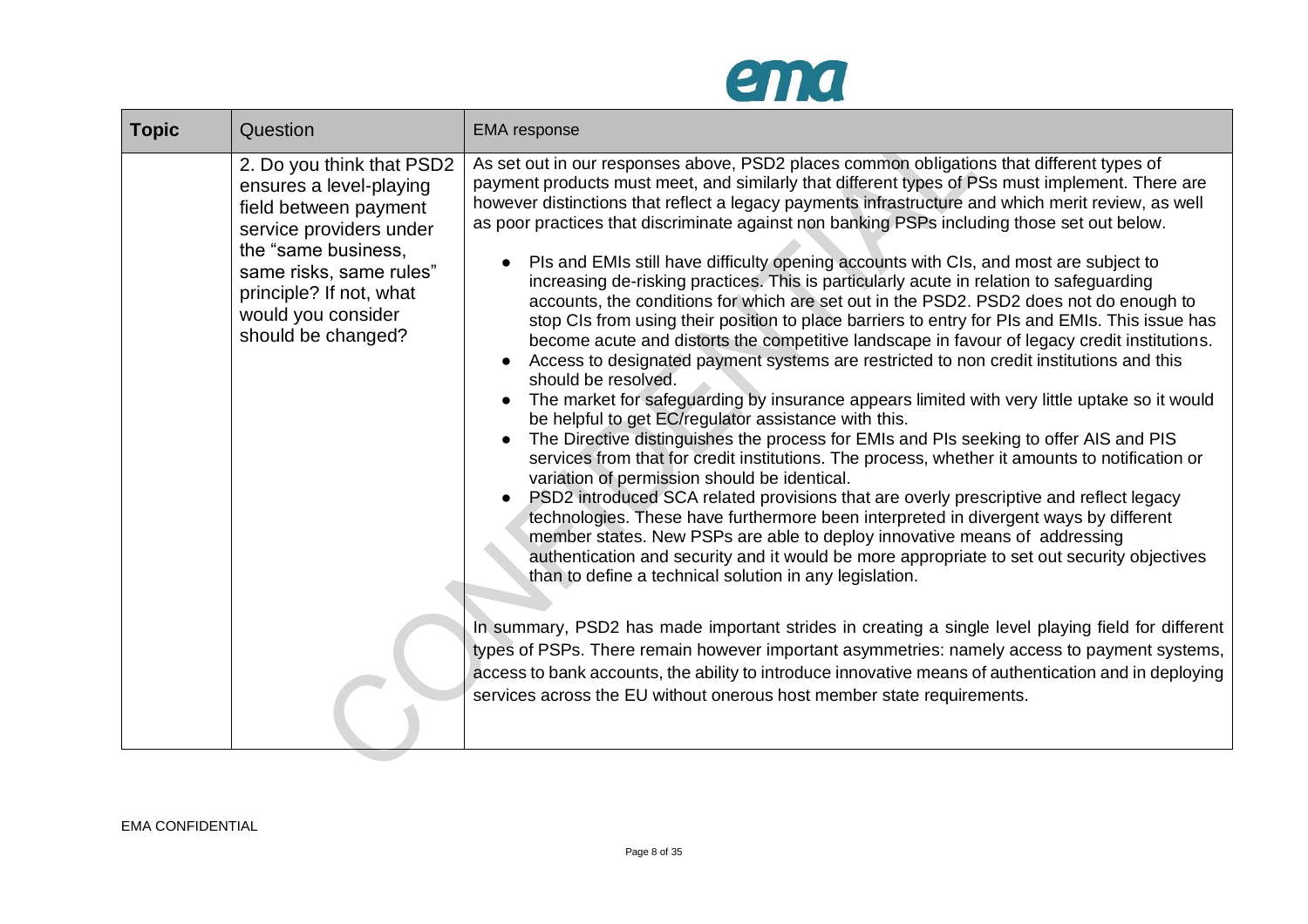

| <b>Topic</b>                | Question                                                                                                                                                                                                                                         | <b>EMA</b> response                                                                                                                                                                                                                                                                                                                                                                                                                                                                                                                                                                                                                                                                                                                                                                                                                                                                                                                                                                                                                                                                                                         |
|-----------------------------|--------------------------------------------------------------------------------------------------------------------------------------------------------------------------------------------------------------------------------------------------|-----------------------------------------------------------------------------------------------------------------------------------------------------------------------------------------------------------------------------------------------------------------------------------------------------------------------------------------------------------------------------------------------------------------------------------------------------------------------------------------------------------------------------------------------------------------------------------------------------------------------------------------------------------------------------------------------------------------------------------------------------------------------------------------------------------------------------------------------------------------------------------------------------------------------------------------------------------------------------------------------------------------------------------------------------------------------------------------------------------------------------|
|                             | 3. Should specific<br>services or market<br>players (e.g. technical<br>service providers) that are<br>currently not in the scope<br>of the Directive be<br>included and made<br>subject to supervision?<br>Please specify which<br>ones and why? | We concur with the approach of distinguishing technical services from payment services and<br>propose that this continues.                                                                                                                                                                                                                                                                                                                                                                                                                                                                                                                                                                                                                                                                                                                                                                                                                                                                                                                                                                                                  |
| SCA and<br>payment<br>fraud | 4. Which recent new<br>types of fraud have you<br>observed in the payment<br>market?                                                                                                                                                             | Instant payments have created opportunities for fraudsters deploying 'authorised push payment<br>fraud' scenarios. These are payments correctly authorised by a user but relating to an underlying<br>fraud; for example the fraudster may have substituted a bank account IBAN over which they have<br>control, for a legitimate merchant's or it may be a payment solicited on a dating site etc. The ability<br>of the fraudster to perpetrate the fraud and then move their funds across a number of accounts has<br>made this attractive to criminals and the rate of fraud has risen significantly. Frauds include<br>romance scams, money mules, goods not sent, Dear CEO fraud, sextortion, crypto fraud,<br>investment fraud etc.<br>This needs to be dealt with in a connected manner and it is not appropriate to place the<br>responsibility for combating or compensating such frauds on the PSP, as the typology usually<br>related to the underlying transaction and circumstances that are not visible to the PSP. The pSP<br>may nevertheless play a part in a joint-up strategy for comparing such crime. |
|                             |                                                                                                                                                                                                                                                  |                                                                                                                                                                                                                                                                                                                                                                                                                                                                                                                                                                                                                                                                                                                                                                                                                                                                                                                                                                                                                                                                                                                             |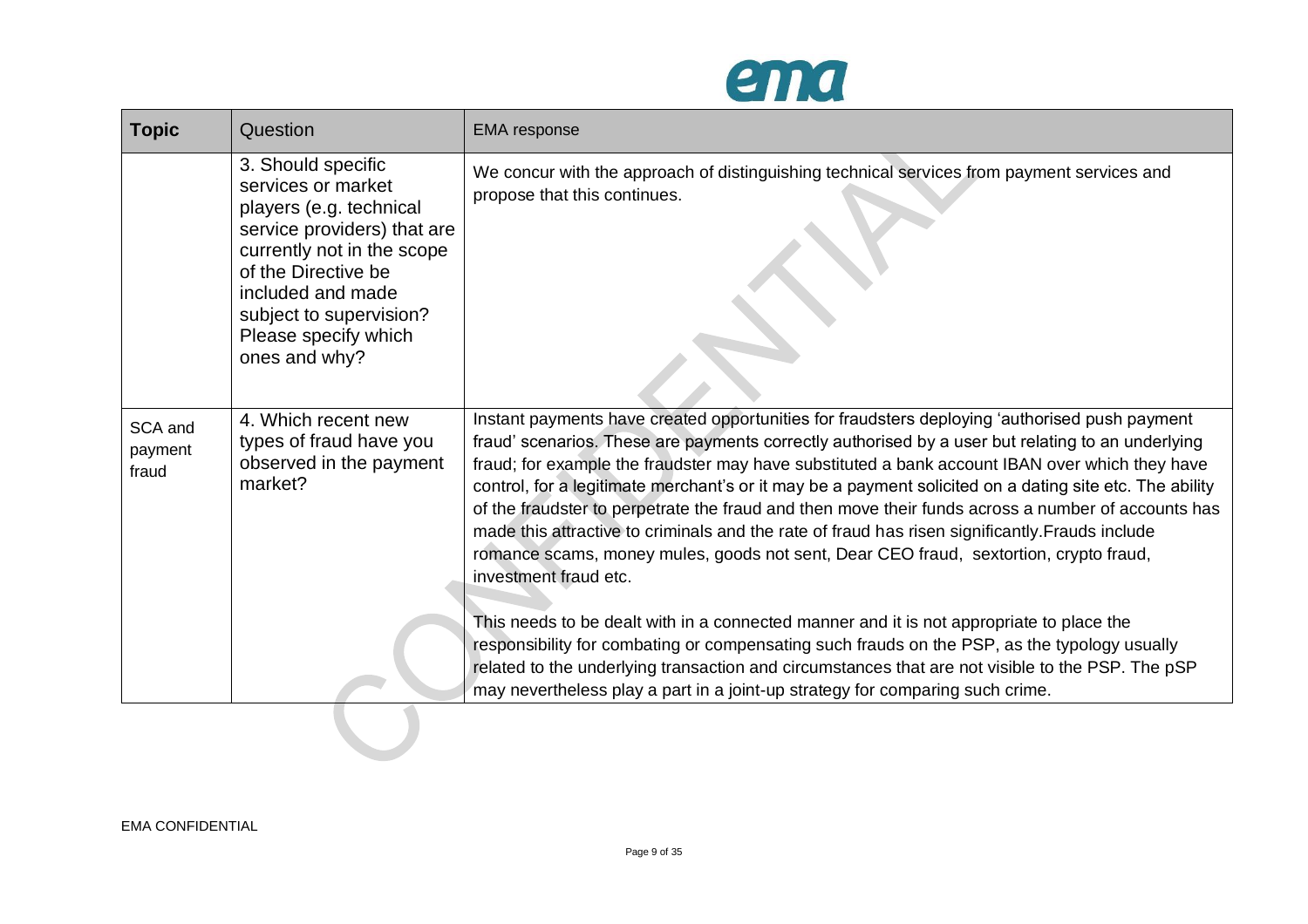

| <b>Topic</b> | Question                                       | EMA response                                                                                                                                                                                |
|--------------|------------------------------------------------|---------------------------------------------------------------------------------------------------------------------------------------------------------------------------------------------|
|              | 5. Do you think that<br>additional measures    | A confirmation of payee type service could be deployed for those participating in the SEPA schemes.<br>Also a joint-up multi industry approach to dealing with fraud would be very welcome. |
|              | should be considered to<br>tackle new types of |                                                                                                                                                                                             |
|              | payment fraud?                                 |                                                                                                                                                                                             |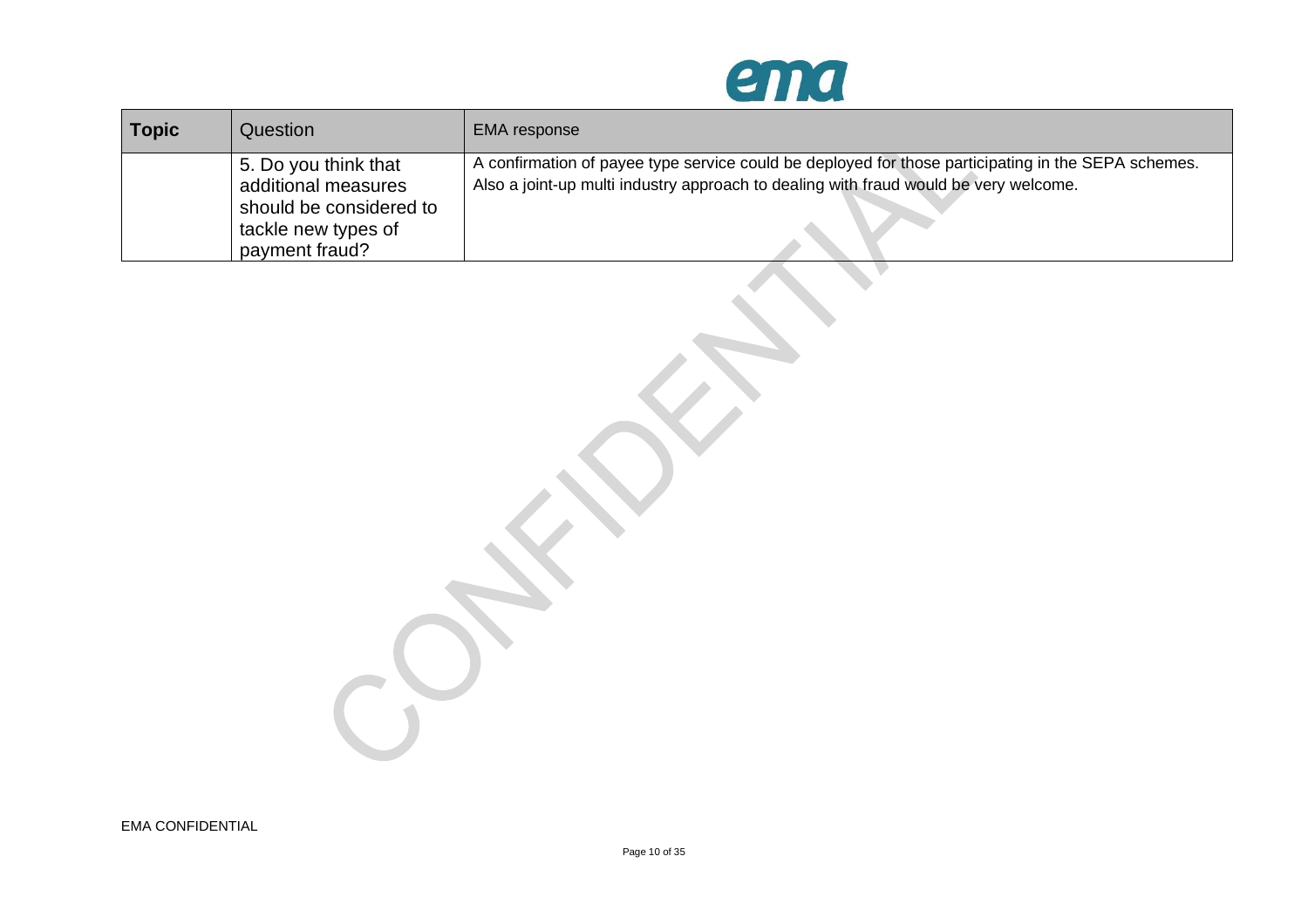

| 6. Have any practices<br>emerged in the payment<br>market to avoid or to<br>circumvent rules on | In the absence of a questions on the merits of SCA provisions as a whole, we have taken the<br>opportunity to address this below. We have provided commentary or the deployment of<br>exemptions - (see paragraphs 4-9) that are provided in the RTS, and on trends in payment that<br>seek to avoid channels that require SCA to avoid user friction (see paragraph 14).                                                                                                                                                                                                                                                                                                                                                                                                                                                                                                                                                                                                                                                                                                           |
|-------------------------------------------------------------------------------------------------|-------------------------------------------------------------------------------------------------------------------------------------------------------------------------------------------------------------------------------------------------------------------------------------------------------------------------------------------------------------------------------------------------------------------------------------------------------------------------------------------------------------------------------------------------------------------------------------------------------------------------------------------------------------------------------------------------------------------------------------------------------------------------------------------------------------------------------------------------------------------------------------------------------------------------------------------------------------------------------------------------------------------------------------------------------------------------------------|
| strong customer<br>authentication? If so,<br>which ones?                                        | 1. PSD2 SCA rules limit the number of options/technologies available to payment market<br>participants, meaning that most forms of SCA combine passwords (knowledge) with<br>some sort of form of device-based authentication factor as possession (e.g., OTP, app-<br>based notifications). The narrow interpretation of inherence-based SCA elements to<br>include only a limited range of behavioural biometrics set out in the EBA Opinion (EBA-<br>Op-2019-06) does not take into account the extensive experience of the payment sector<br>in data-driven authentication, thus limiting the options available to firms. This has added<br>further friction to PSU everyday interactions with payment accounts. The introduction of<br>SCA has also impeded the ability of PSPs to deliver their services to PSUs with lower<br>levels of digital literacy (or access to digital devices) or to vulnerable customers. We<br>hope that a revision of PSD2 would largely focus on payment account security objectives<br>rather than specify acceptable authentication elements. |
|                                                                                                 | 2. EMA members have commented that the detailed SCA requirements and SCA exemption<br>requirements prescribed in the regulatory technical standards have imposed costs on<br>PSPs significantly beyond those originally envisaged. PSPs have expended time, effort<br>and costs in understanding, preparing for and implementing solutions compliant with<br>regulatory technical standards that became outdated as soon as they were published,<br>hindering innovation and competitiveness in the market. Further changes to SCA should<br>be focused on the outcomes, with industry determining the most appropriate measures<br>to address fraud risk.                                                                                                                                                                                                                                                                                                                                                                                                                          |
|                                                                                                 | 3. It is generally accepted that the initiation of payment transactions where SCA is applied<br>involves more friction on the PSU side. Current SCA rules emphasise active<br>authentication techniques, with explicit customer intervention; this approach limits choice<br>and distorts the customer experience, when frictionless solutions might also be available.                                                                                                                                                                                                                                                                                                                                                                                                                                                                                                                                                                                                                                                                                                             |
|                                                                                                 | 4. Payment ecosystem participants (Acquirers, Issuers) have been trying to limit such<br>friction through the balanced use of SCA Exemptions (Low Value, Trusted Beneficiary,                                                                                                                                                                                                                                                                                                                                                                                                                                                                                                                                                                                                                                                                                                                                                                                                                                                                                                       |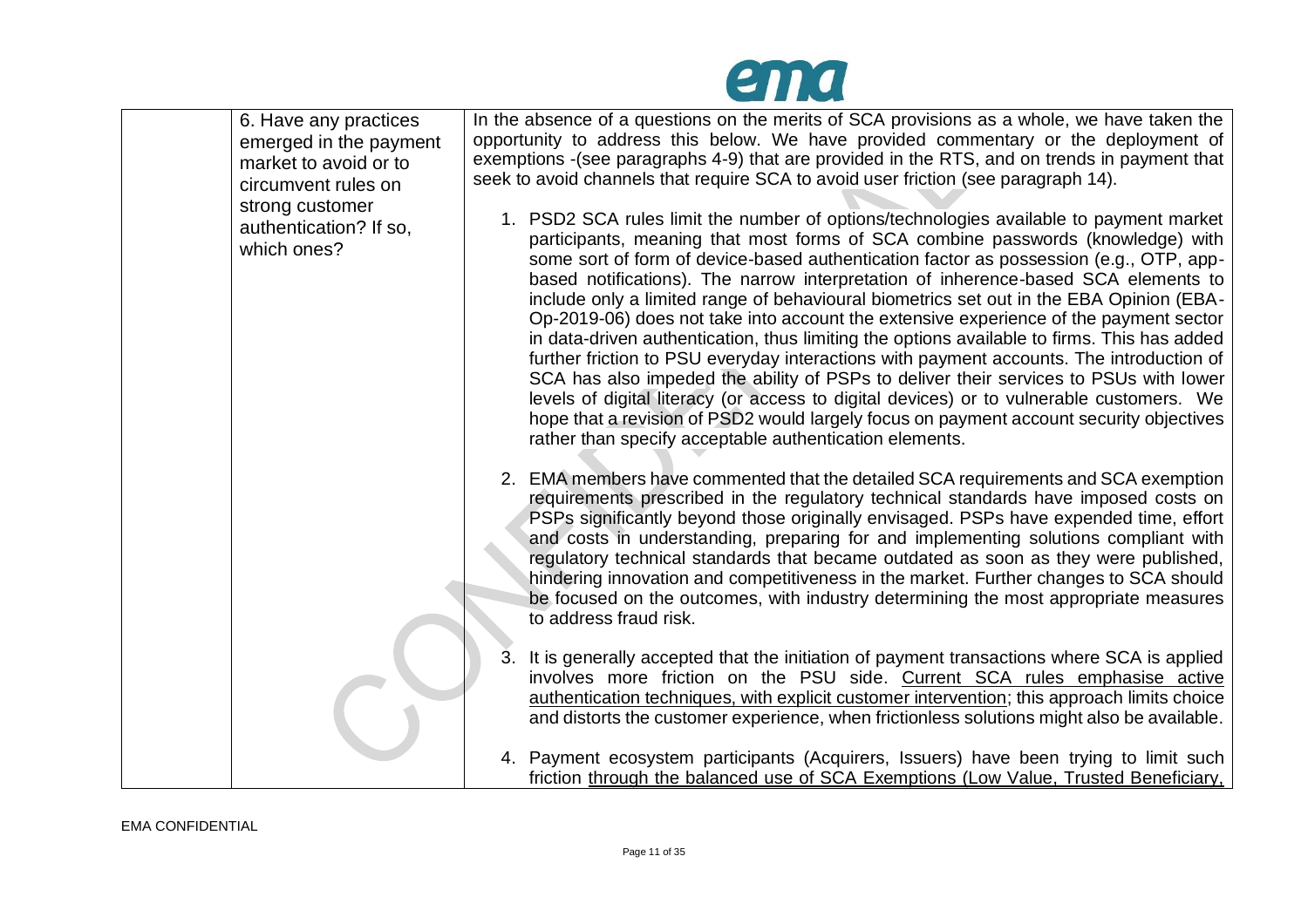

|  | Acquirer TRA, Issuer TRA). There has also been growing use of Merchant-Initiated<br>Transactions (MITs) that are excluded from SCA requirements.                                                                                                                                                                                                                                                                                                                                                                                                                                                                                                                                                                                                                                                                                                                         |
|--|--------------------------------------------------------------------------------------------------------------------------------------------------------------------------------------------------------------------------------------------------------------------------------------------------------------------------------------------------------------------------------------------------------------------------------------------------------------------------------------------------------------------------------------------------------------------------------------------------------------------------------------------------------------------------------------------------------------------------------------------------------------------------------------------------------------------------------------------------------------------------|
|  | 5. The requirement to apply SCA (and Dynamic Linking) has severely impacted the use of<br>remote payments in certain Use Cases (Travel, Entertainment) that involve the use of<br>service delivery intermediaries and aggregators. Many of these Use Cases continue to<br>operate on the back of sector-specific SCA exemptions/waivers granted by local NCAs.                                                                                                                                                                                                                                                                                                                                                                                                                                                                                                           |
|  | 6. There are also good arguments to distinguish the application of SCA for payments<br>involving corporate entities from those for purely retail payments; the former face more<br>limited fraud risks. A risk-based application of dynamic linking for remote payments may<br>reduce friction in use cases where the payer (or payee) is a corporate entity.                                                                                                                                                                                                                                                                                                                                                                                                                                                                                                            |
|  | 7. Small/medium size retailers are facing integration difficulties (and increased costs) to<br>deploying SCA compliant solutions that allow the use of payment cards for remote/e-<br>commerce payment transactions. These retailers are dependent on the support of<br>Acquirers and Payment Gateways to deploy SCA-compliant payment solutions; acquirers<br>and gateways have prioritised onboarding the larger e-commerce merchants and that has<br>created a backlog of SME e-retailers that have limited access to such solutions. Total<br>Merchant Service Charges (MSCs) incurred by e-retailers for SCA-compliant payment<br>card solutions (e.g. 3DS v2.x) are higher than for previous, non-SCA compliant solutions.<br>Increased Acquirer, Gateway, technology vendor (ACS) and Card Scheme fees<br>contribute to the increased MSCs incurred by retailers. |
|  | 8. Finally, whilst device manufacturers can provide compliant and seamless payment<br>experiences, competing PSPs are blocked from accessing the more diverse OS/device-<br>level controls because of Data Protection limitations. This has led to a distortion in<br>competition in the market, as the level of friction has a direct impact on customer<br>experience, and therefore on customer choice.                                                                                                                                                                                                                                                                                                                                                                                                                                                               |
|  | 9. As stated earlier, SCA requirements have added friction to the everyday interactions of<br>PSUs with payment accounts. The introduction of SCA has also impeded the ability of<br>PSPs to deliver their services to PSUs with lower levels of digital literacy (or access to<br>digital devices) or to vulnerable customers. PSPs are increasingly relying on less secure<br>fallback channels (e.g. SMS, email) to complete PSU authentication for these customers.                                                                                                                                                                                                                                                                                                                                                                                                  |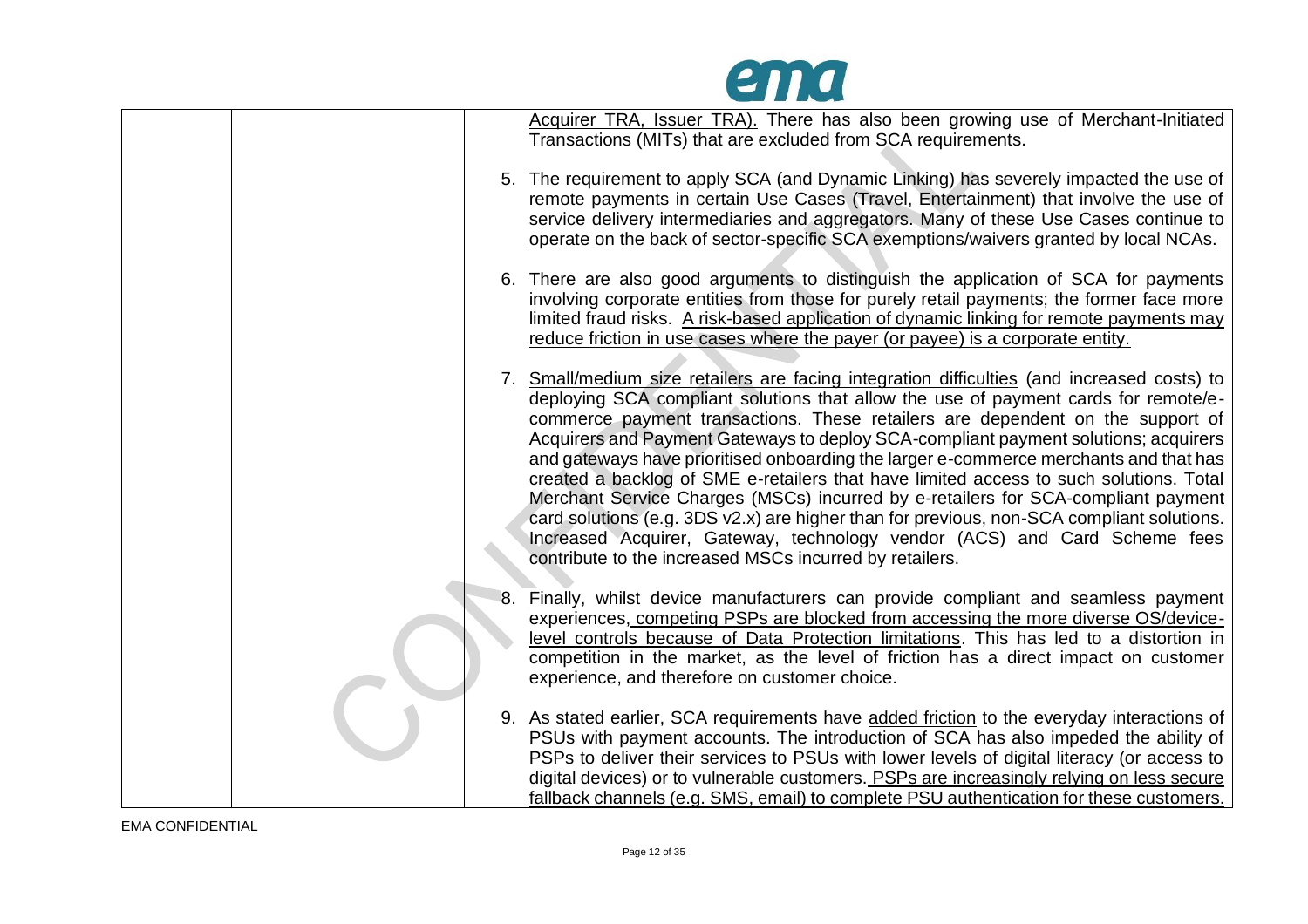| One possible solution would be to expand the scope of acceptable SCA elements to<br>consider offline Use Cases or to service PSUs with lower levels of digital literacy.<br>10. Any future iterations of PSD2 should adopt a risk-based SCA application approach<br>whereby Strong Customer Authentication is only applied where necessary (i.e. for high-<br>risk payment account interactions). Such an approach would reduce the likelihood of<br>legitimate transactions being declined and lower transaction abandonment rates.<br>Allowing PSPs to deploy holistic user authentication frameworks that leverage "adaptive"<br><u>authentication</u> " approaches to reflect the varying risks of attempted payment account<br>interactions can preserve current SCA PSU security benefits while minimising friction in<br>the customer experience.                                                                                                                                                                                                                                                                                                                                                                                                                                                                                                                                                                                                                                                                                                                                                                                     |
|----------------------------------------------------------------------------------------------------------------------------------------------------------------------------------------------------------------------------------------------------------------------------------------------------------------------------------------------------------------------------------------------------------------------------------------------------------------------------------------------------------------------------------------------------------------------------------------------------------------------------------------------------------------------------------------------------------------------------------------------------------------------------------------------------------------------------------------------------------------------------------------------------------------------------------------------------------------------------------------------------------------------------------------------------------------------------------------------------------------------------------------------------------------------------------------------------------------------------------------------------------------------------------------------------------------------------------------------------------------------------------------------------------------------------------------------------------------------------------------------------------------------------------------------------------------------------------------------------------------------------------------------|
| 11. The current treatment of all payment account interactions listed in Art.97(1) of PSD2 as<br>a trigger for SCA appears to ignore the different risk profiles of such interactions<br>(balance/history look up, payment transaction initiation/execution, account profile<br>lookup/revision). This monolithic treatment of account interaction types has resulted in<br>multiple SCAs being performed by payment ecosystem participants to complete a<br>single payment transaction. Common examples include (i) The use of digital wallets to<br>initiate a payment when both the wallet funding and the outward payment transaction<br>require the execution of SCA or (ii) Combined AIS/PIS payment account accesses where<br>a user first reviews account information before subsequently initiating a payment<br>transaction. Payment industry participants have attempted to reduce the impact of this<br>blanket regulatory treatment of different payment account interactions for SCA purposes<br>by re-engineering payment flows and making use of SCA exemption or exclusions (e.g.<br>increasing use of MITs). However, there is growing industry concern that this may not be<br>a viable, long-term approach. The revision of Art. 97 (1) of PSD2 to afford greater PSP<br>flexibility to apply SCA only in higher-risk transactions would offer a more viable<br>alternative. Under the proposed revised treatment of account interactions, PSPs could<br>still be required to apply appropriate customer authentication techniques (e.g. leveraging<br>a single authentication element type) for lower-risk interactions. |
| 12. Therefore, it would be useful to define more tightly the payer activities that must trigger<br>SCA in Art.97 (1) of PSD2. Specifically, condition (c) should be revised to identify the<br>actions - carried out over a remote channel - that must trigger SCA. The specification of                                                                                                                                                                                                                                                                                                                                                                                                                                                                                                                                                                                                                                                                                                                                                                                                                                                                                                                                                                                                                                                                                                                                                                                                                                                                                                                                                     |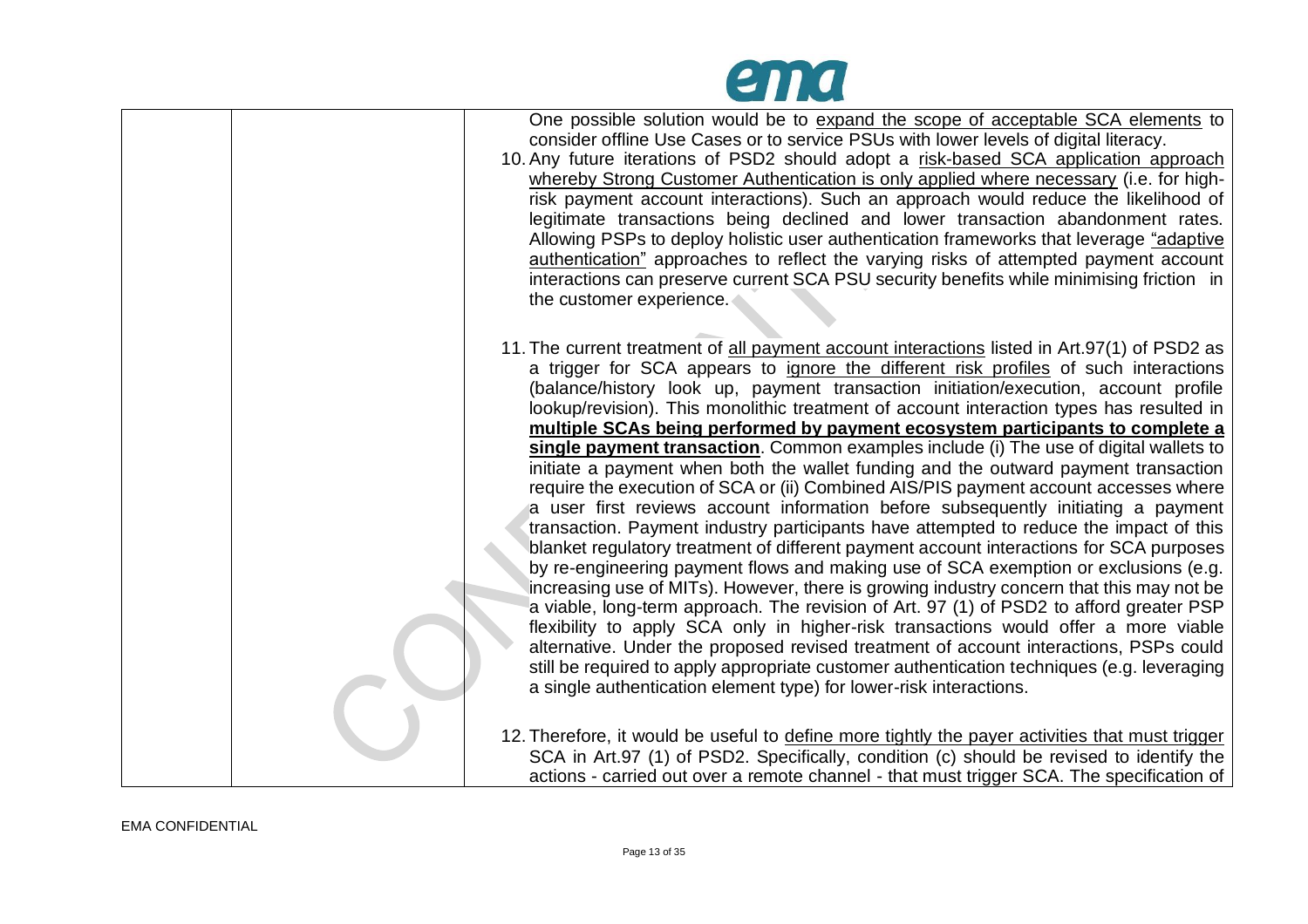

| <b>Topic</b> | Question | <b>EMA</b> response                                                                                                                                                                                                                                                                                                                                                                                                                                                                                                                                                                                                                                                                                                                                                                                                                                                                                                                                                                                                                                                                                                                                                                                                    |
|--------------|----------|------------------------------------------------------------------------------------------------------------------------------------------------------------------------------------------------------------------------------------------------------------------------------------------------------------------------------------------------------------------------------------------------------------------------------------------------------------------------------------------------------------------------------------------------------------------------------------------------------------------------------------------------------------------------------------------------------------------------------------------------------------------------------------------------------------------------------------------------------------------------------------------------------------------------------------------------------------------------------------------------------------------------------------------------------------------------------------------------------------------------------------------------------------------------------------------------------------------------|
|              |          | SCA exemptions should continue to be included in Level 2/3 legal text that can be revised<br>more frequently to address evolving fraud threats.<br>13. Additionally, the adoption of a prescriptive approach to implementing SCA in Level 1 text<br>- rather than setting out a set of security objectives to be attained through the use of<br>SCA implementation approaches- is likely to give rise to greater systemic payment<br>ecosystem security risks. Attacks that target the specific SCA implementation can impact<br>the entire payment ecosystem in the Union. The adoption of a prescriptive SCA<br>implementation approach in Legal text that changes slowly can also limit innovation and<br>the use of novel technologies that are showing potential to address payment security<br>risks (AI, machine learning, behavioural biometrics). In this context, future revisions of<br>PSD2 could consider allowing the use of alternative authentication mechanisms that can<br>demonstrate equivalent strength to the current definition of SCA (e.g. one or multiple<br>authentication elements of the same type coupled with additional PSP layered data) to<br>attain the stated security objectives. |
|              |          | 14. It is worth highlighting that Retailers and Acquirers are making increasing use of Merchant<br>Initiated Transactions (MITs) including Direct Debits, Standing Orders to receive payment<br>using transaction types that are excluded from the SCA requirements in PSD2. If MITs<br>were moved within the perimeter of SCA requirements, the payment industry would suffer<br>significant additional disruption. MOTO transactions are also currently out of scope of the<br>SCA requirements in PSD2 unless a remote electronic channel is used to initiate such<br>transactions. Our view is that MOTO transactions should remain out of scope SCA<br>requirements since they experience low levels of fraud.<br>15. PSPs have commented that changes to SCA for e-commerce card payments have only<br>recently been fully implemented (end of December 2020) and they will need some time<br>to operate before meaningful conclusions can be reached as to their efficacy.                                                                                                                                                                                                                                      |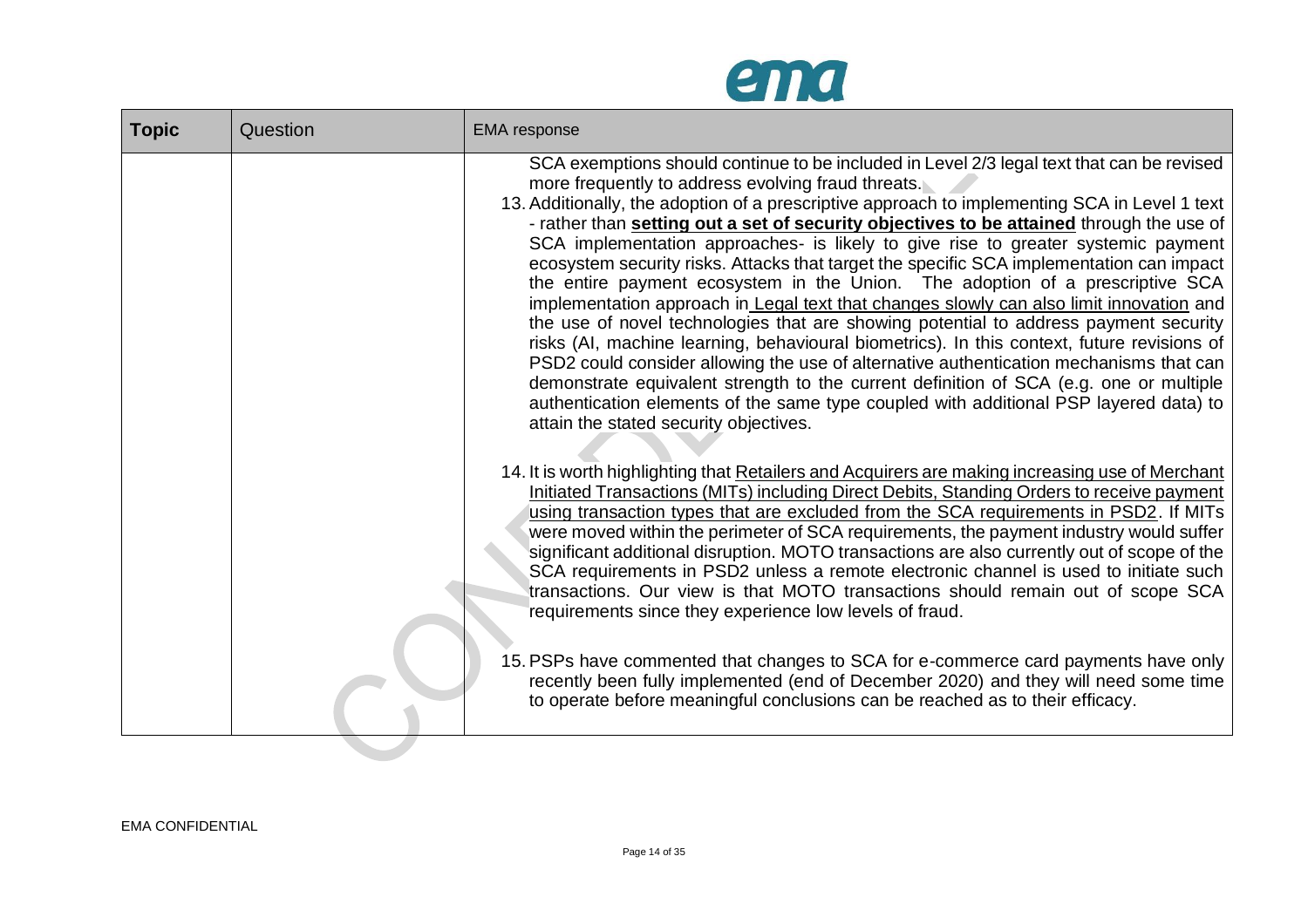

| <b>Topic</b> | Question                                                                                                                                          | <b>EMA</b> response                                                                                                                                                                                                                                                                                                                                                                                                                                                                                                                           |
|--------------|---------------------------------------------------------------------------------------------------------------------------------------------------|-----------------------------------------------------------------------------------------------------------------------------------------------------------------------------------------------------------------------------------------------------------------------------------------------------------------------------------------------------------------------------------------------------------------------------------------------------------------------------------------------------------------------------------------------|
|              | 7. Have you identified any<br>fraud related security<br>risks that are not<br>addressed by the strong<br>customer authentication<br>requirements? | Authorised push payment fraud have been increasing and are not impacted by SCA; these utilise<br>instant payment as a means of extracting funds quickly, and can vary from romance scams, to<br>money mules, goods not sent, Dear CEO fraud, sextortion, crypto fraud, investment fraud. Please<br>refer to our response to question 4 above.                                                                                                                                                                                                 |
|              | 8. Are you already<br>observing a reduction in<br>fraud rates since the<br>introduction of SCA?                                                   | EMA members report that they are seeing a reduction in fraud rates since the introduction of<br>SCA, but there has been a sharp drop in successful completion of transactions, and also<br>widespread use of exemptions in order to counteract the negative impact on user experience.                                                                                                                                                                                                                                                        |
|              | 9. Are merchants still<br>observing a drop of their<br>conversion rates?                                                                          | There is some industry evidence <sup>[1]</sup> pointing to increased numbers of dropped/abandoned<br>remote electronic payment transactions after the requirement for full SCA compliance started to<br>apply to credit transfers (14th September 2019) and to payment cards (30th December 2020).<br>Data on failed/abandoned transactions will be available at EU Retailers and Acquirers.<br>There is also anecdotal evidence of similar rates of user abandonment at the point of failure in<br>the application of SCA in other channels. |
|              |                                                                                                                                                   | [1] Card Scheme (MCI) data from Q1/Q2' 2021 indicates c.22% of all browser-initiated card transactions and to 53% of in-<br>app card transactions failed to complete Issuer Step Up (Soft Declines).                                                                                                                                                                                                                                                                                                                                          |

00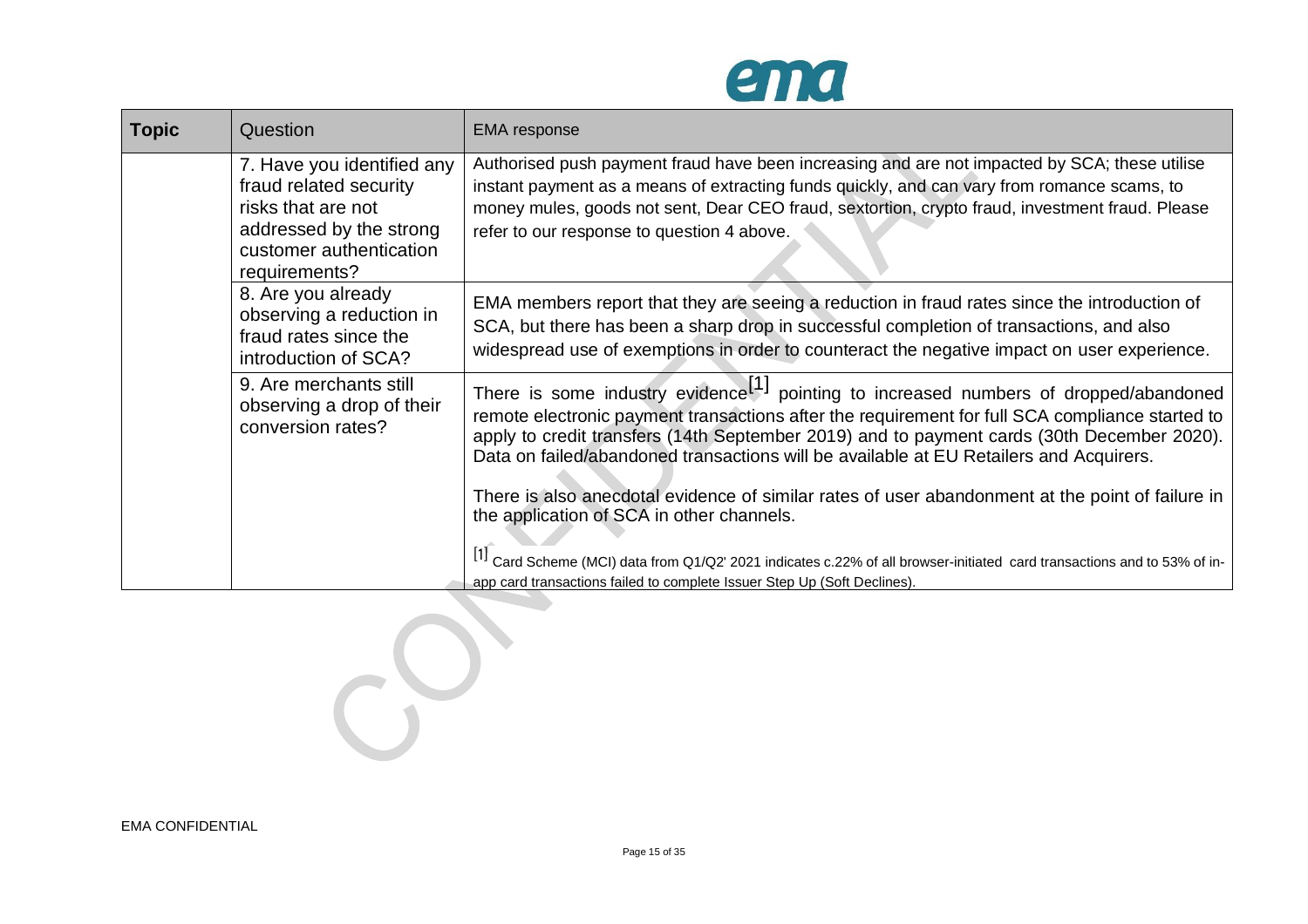

| Access to<br>Payment<br>Accounts | 10. Have you identified a<br>need for clarification or<br>amendment to certain<br>provisions of PSD2 (at<br>Level 1) on the<br>application of the<br>requirements for access<br>to payment accounts?<br>Which Articles should be<br>changed and why? | Definition of 'payment account':<br>Member State transposition of the definition of a 'payment account' into national<br>legislation has led to differences in interpretation which presents complications for TPPs<br>that are active in multiple countries. For instance, the assessment of whether a 'credit<br>card account' falls within the scope of the PSD2 definition of 'payment account' varies by<br>Member State. Consequently, TPPs providing services in multiple EEA countries may<br>access credit card account data in one country, whereas banks in another country do not<br>make this data accessible.<br>2. We have addressed the definition of payment accounts more fully in our response to<br>question 25 on definitions below. |
|----------------------------------|------------------------------------------------------------------------------------------------------------------------------------------------------------------------------------------------------------------------------------------------------|-----------------------------------------------------------------------------------------------------------------------------------------------------------------------------------------------------------------------------------------------------------------------------------------------------------------------------------------------------------------------------------------------------------------------------------------------------------------------------------------------------------------------------------------------------------------------------------------------------------------------------------------------------------------------------------------------------------------------------------------------------------|
|                                  |                                                                                                                                                                                                                                                      | Providing access to 'payment accounts':<br>3. As PSD2 implementation has demonstrated, ASPSPs have faced significant costs in<br>developing compliant access interfaces to payment accounts. This has had particular<br>impact on smaller ASPSPs who, as yet, have not seen significant demand for access by<br>TPPs. Indeed, some of our Members have implemented, and now maintain, PSD2<br>compliant interfaces to payment accounts, and report no demand at all for access from<br>TPPs. The requirement to provide an interface for data access by TPPs where there is<br>no market demand, is a barrier to entry for small and niche innovative financial solutions.                                                                                |
|                                  |                                                                                                                                                                                                                                                      | 4. If PSD2 rules on access to payment accounts are to be further developed, consideration<br>must be given to the potential impact on smaller financial institutions, and whether the<br>cost borne will result in the anticipated benefits to consumers and businesses.                                                                                                                                                                                                                                                                                                                                                                                                                                                                                  |
|                                  |                                                                                                                                                                                                                                                      | 5. There is an opportunity to introduce thresholds (volume of payment accounts, volume of<br>transactions, etc.) below which ASPSPs could launch and operate payment services<br>without having to provide TPP access to payment accounts data. This could also be                                                                                                                                                                                                                                                                                                                                                                                                                                                                                        |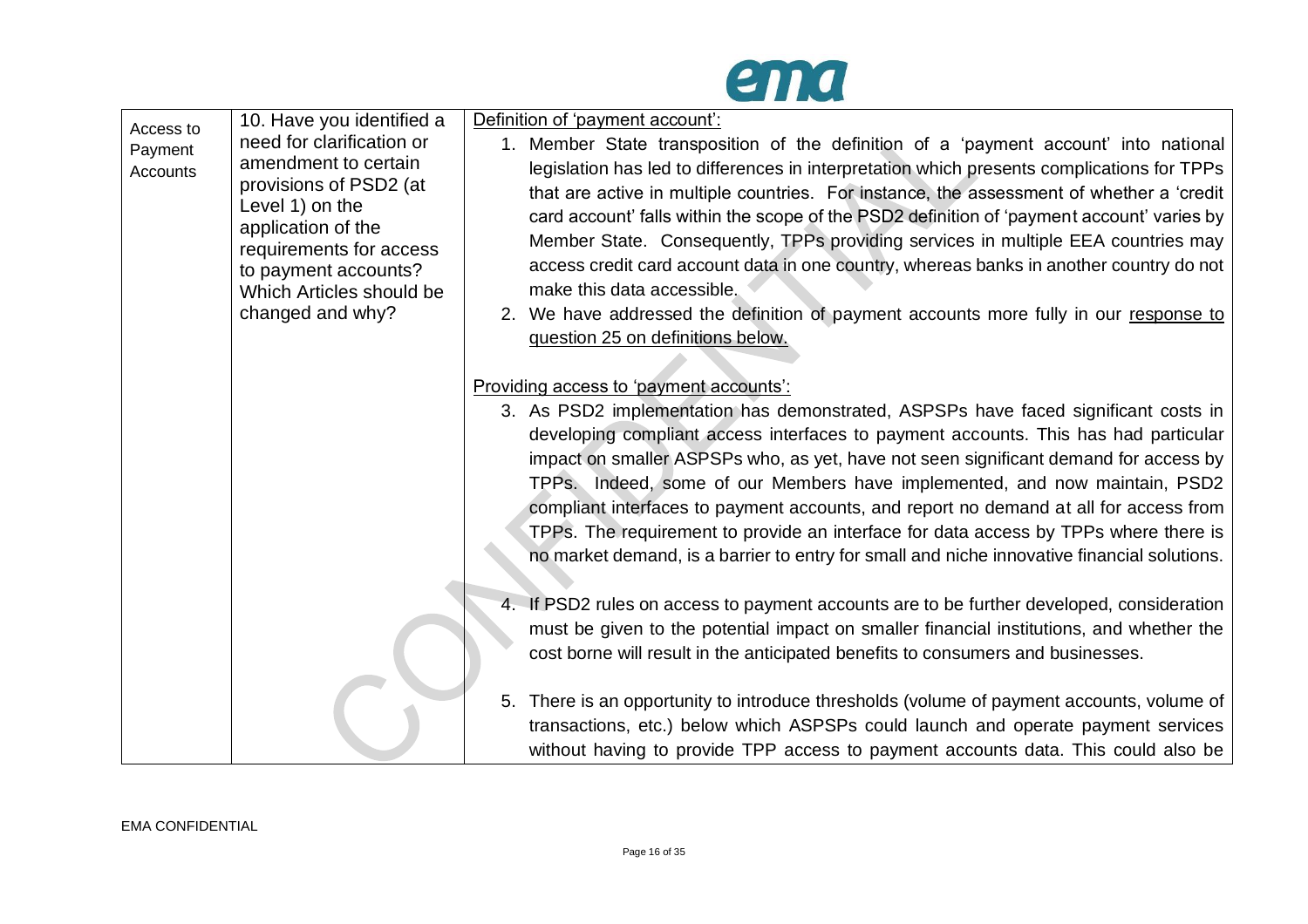

| <b>Topic</b> | Question | <b>EMA</b> response                                                                                                                                                                                                                                                                                                                                                                                                                                                                                                                                                                                                                                                                                                                                                                                                                                                                                                                                                                                                                                                                                                                                                                                                                                                                                                                                                                                                                                                                                                                                                                                                                                                                                                                                    |
|--------------|----------|--------------------------------------------------------------------------------------------------------------------------------------------------------------------------------------------------------------------------------------------------------------------------------------------------------------------------------------------------------------------------------------------------------------------------------------------------------------------------------------------------------------------------------------------------------------------------------------------------------------------------------------------------------------------------------------------------------------------------------------------------------------------------------------------------------------------------------------------------------------------------------------------------------------------------------------------------------------------------------------------------------------------------------------------------------------------------------------------------------------------------------------------------------------------------------------------------------------------------------------------------------------------------------------------------------------------------------------------------------------------------------------------------------------------------------------------------------------------------------------------------------------------------------------------------------------------------------------------------------------------------------------------------------------------------------------------------------------------------------------------------------|
|              |          | coupled with an exemption process for those ASPSPs whose payment services and<br>accounts see no demand from TPPs for access.<br>TPPs' access to data:<br>6. TPPs' product propositions, and ultimate value, will only be fully realised by combining<br>multiple financial data sets. The key barriers to developing and scaling TPP propositions<br>is the data provider's willingness to share data, and a standardised mechanism for<br>accessing data (such as APIs). Some of the challenges experienced by TPPs accessing<br>data are:<br>The mixture of different types of interfaces (APIs and MCIs) to access data and the<br>operational complexity and cost this introduces for TPPs in maintaining multiple<br>connections across all data providers,<br>Poor stability and performance of PSD2 APIs, in some cases,<br>Data parity between customer interfaces and dedicated interfaces: for example, some<br>APIs don't contain FX pricing information, though they contain all other prices (to allow<br>customers to compare products),<br>90-day re-authentication requirement: AISPs should be able to operate their services<br>on a continuous unattended basis without the need for the PSU to re-authenticate<br>with the ASPSP every 90 days (or every 180 days, as per changes currently proposed<br>by the EBA in its CP 2021/32),<br>Regulatory perimeter – PISPs should be able to access AIS data in order to manage<br>their payment risk even if they don't intend to offer AIS products.<br>Definition of 'payment account' - see also our response above regarding the differing<br>interpretations of what constitutes a payment account and the subsequent fragmented<br>approach to data access this can result in. |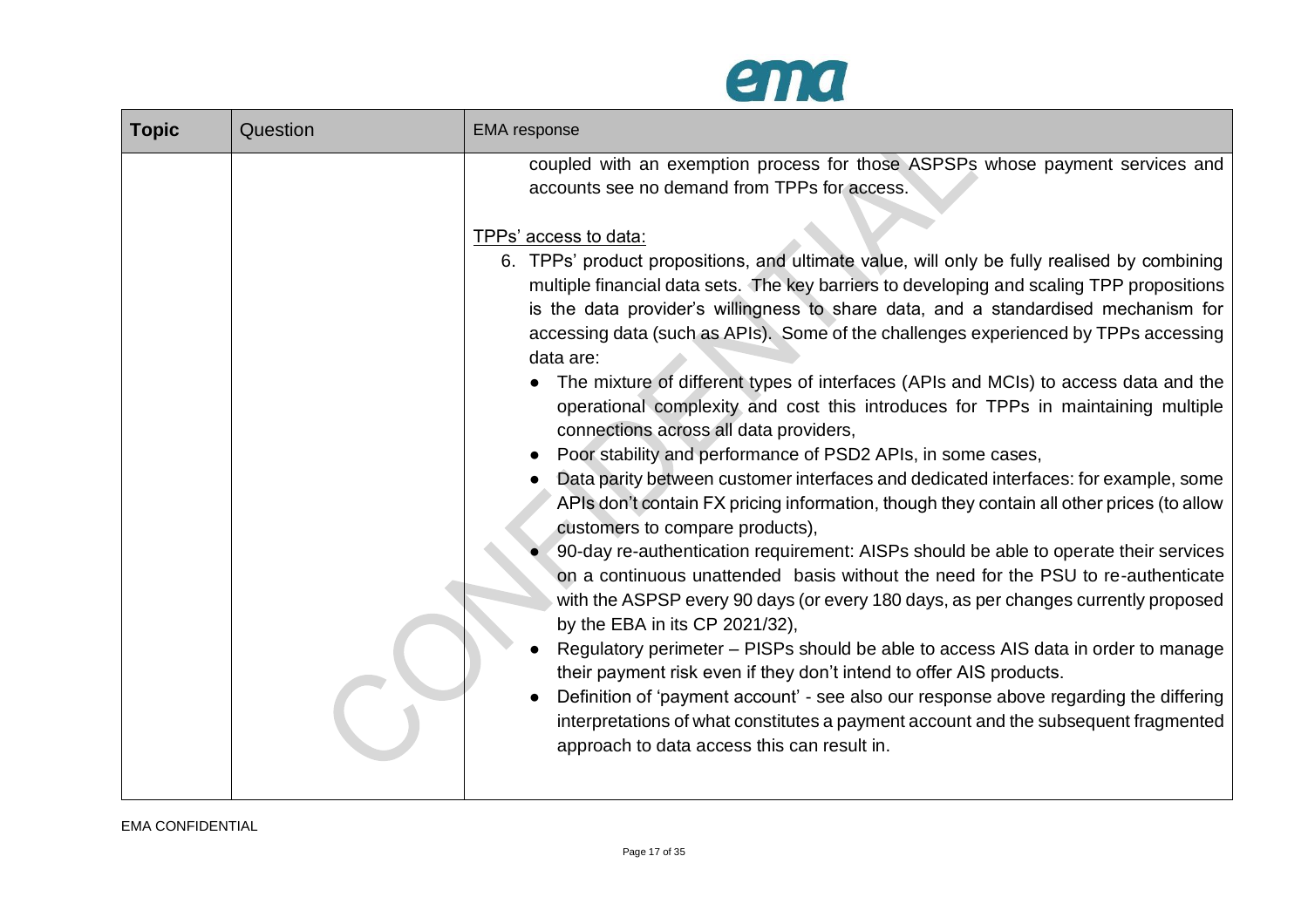

| <b>Topic</b> | Question                                                                                                                                                        | <b>EMA</b> response                                                                                                                                                                                                                                                                                                                                                                                                                                                                                                                                                                                                                                                                                                                                                                                                                                                                                                                                                                |
|--------------|-----------------------------------------------------------------------------------------------------------------------------------------------------------------|------------------------------------------------------------------------------------------------------------------------------------------------------------------------------------------------------------------------------------------------------------------------------------------------------------------------------------------------------------------------------------------------------------------------------------------------------------------------------------------------------------------------------------------------------------------------------------------------------------------------------------------------------------------------------------------------------------------------------------------------------------------------------------------------------------------------------------------------------------------------------------------------------------------------------------------------------------------------------------|
|              | 11. Should the access to<br>payment accounts be<br>further standardised? Do<br>you think that further<br>mandatory elements<br>should be defined at<br>Level 2? | Further alignment of industry standards will help drive migration to PSD2 APIs because<br>implementation complexity and cost will reduce, and ultimately encourage pan-European<br>solutions to emerge. In particular, when considering payment initiation APIs, there are a number<br>of areas where further standardisation would assist PSPs to develop the market for innovative<br>PIS solutions.<br>However, further layers of <i>legislation</i> at the API standards level could risk the technical neutrality<br>of the regulatory framework and limit the opportunity for market innovation based on PSD2 APIs.<br>There is also the risk that maximum harmonisation principles applied at the API standards level<br>may result in a narrowing in scope of PSD2 API functionality, diminishing their usefulness and<br>driving more functionality to the commercial API space. We therefore do not consider it<br>necessary for a legislative solution in this respect. |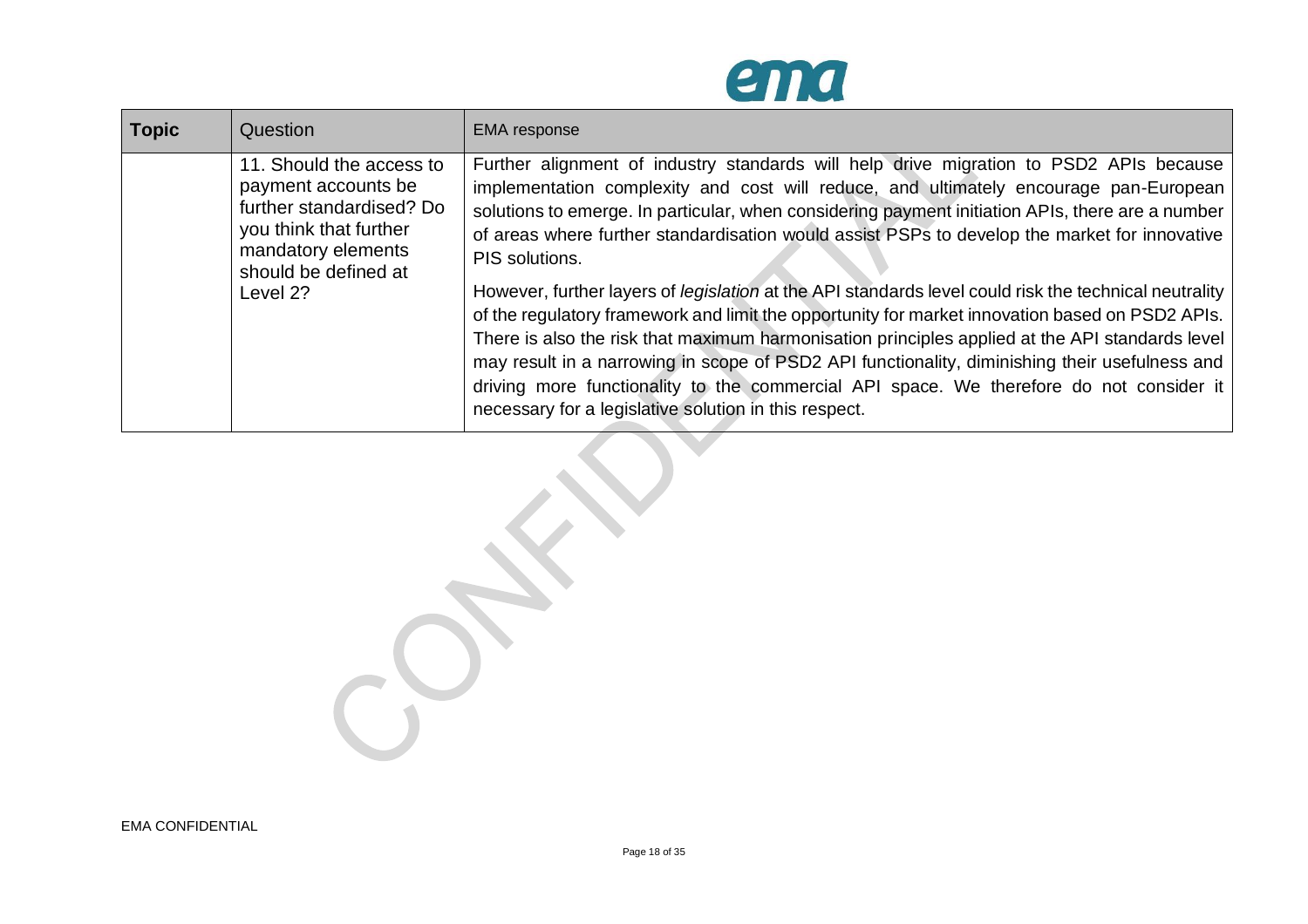

| 12. As regards the access                               | Article 94(2) of PSD2 provides: Payment service providers shall only access, process and                                                                                                           |
|---------------------------------------------------------|----------------------------------------------------------------------------------------------------------------------------------------------------------------------------------------------------|
| to payment account                                      | retain personal data necessary for the provision of their payment services, with the explicit                                                                                                      |
| provisions, do you see a                                | consent of the payment service user.                                                                                                                                                               |
| need to further align                                   |                                                                                                                                                                                                    |
| PSD2 with other pieces of                               | This article merits amendment to either:                                                                                                                                                           |
| EU legislation, e.g. the                                | 1. remove the term "explicit"; or<br>2. clarify that "explicit consent" in this context does not necessarily mean                                                                                  |
| <b>General Data Protection</b>                          | contractual consent.                                                                                                                                                                               |
| <b>Regulation (GDPR)</b>                                |                                                                                                                                                                                                    |
| and/or to further clarify<br>the guiding material, e.g. | The EDPB Guidelines on the interplay between PSD2 and the GDPR interpret "explicit"                                                                                                                |
| the EDPB Guidelines?                                    | consent" in article 94(2) to mean contractual consent. Paragraph 36 provides: "Explicit                                                                                                            |
| Please provide concrete                                 | consent" referred to in Article 94 (2) PSD2 is a contractual consent. This implies that Article 94                                                                                                 |
| examples, if any.                                       | (2) PSD2 should be interpreted in the sense that when entering a contract with a payment                                                                                                           |
|                                                         | service provider under the PSD2, data subjects must be made fully aware of the specific                                                                                                            |
|                                                         | categories of personal data that will be processed. Further, they have to be made aware of the<br>specific (payment service) purpose for which their personal data will be processed and have to   |
|                                                         | explicitly agree to these clauses. Such clauses should be clearly distinguishable from the other                                                                                                   |
|                                                         | matters dealt with in the contract and would need to be explicitly accepted by the data subject.                                                                                                   |
|                                                         |                                                                                                                                                                                                    |
|                                                         | In the context of a PISP providing a payment initiation service ("PIS") to a merchant, which is the<br>payee and not the payer in a payment transaction for the purchase of goods or services, the |
|                                                         | interpretation that "explicit consent" means "contractual consent" means that the relevant                                                                                                         |
|                                                         | payment service user for the purposes of PSD2 94(2) is the merchant (i.e. the payee) and not                                                                                                       |
|                                                         | the consumer or another type of purchaser (i.e. the payer).                                                                                                                                        |
|                                                         |                                                                                                                                                                                                    |
|                                                         | Such a PISP (that is one providing a PIS to a merchant) does not routinely enter into a contract                                                                                                   |
|                                                         | with the payer because it provides its payment service to the merchant not the payer. A PISP                                                                                                       |
|                                                         | enters into a contract with the payee and is, therefore, able to obtain the payee's "explicit                                                                                                      |
|                                                         | consent" i.e. on the basis of the payee agreeing to certain clauses legislating for such consent<br>in the framework contract.                                                                     |
|                                                         |                                                                                                                                                                                                    |
|                                                         | PSD2 article 94(2) must be clarified to ensure the Guidelines are not misconstrued as requiring                                                                                                    |
|                                                         | a PISP that provides PIS to merchants to enter into contracts with a payer in order to obtain the                                                                                                  |
|                                                         | payer's explicit consent. This is not required under PSD2 94(2) nor practically feasible. The payer                                                                                                |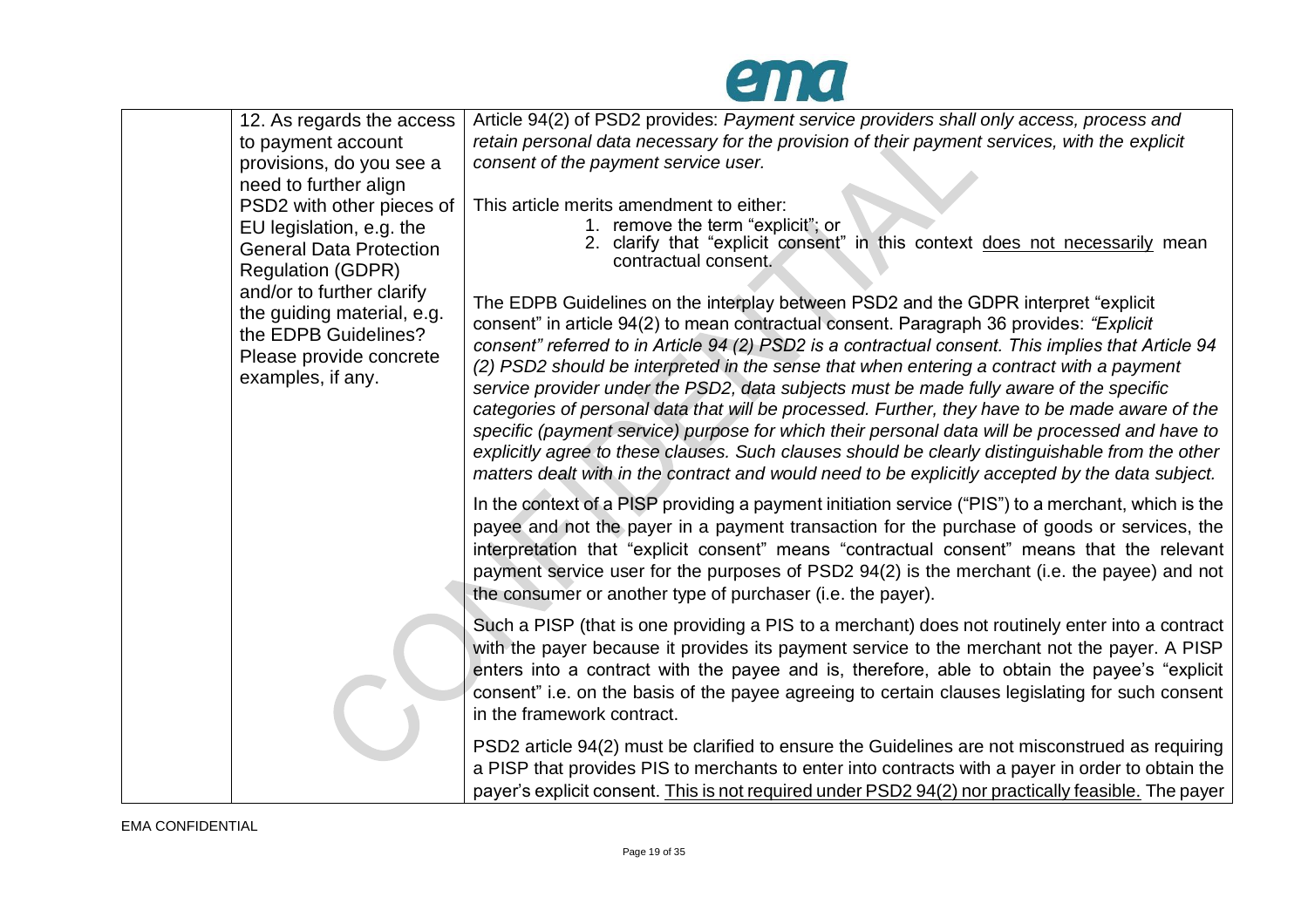

| <b>Topic</b> | Question | <b>EMA</b> response                                                                                           |
|--------------|----------|---------------------------------------------------------------------------------------------------------------|
|              |          | does not enter into a contract with such a PISP. The payer has limited interaction with this type<br>of PISP. |
|              |          | Such an interpretation would be incorrect and restrict the PISP's ability to comply with PSD2<br>$94(2)$ .    |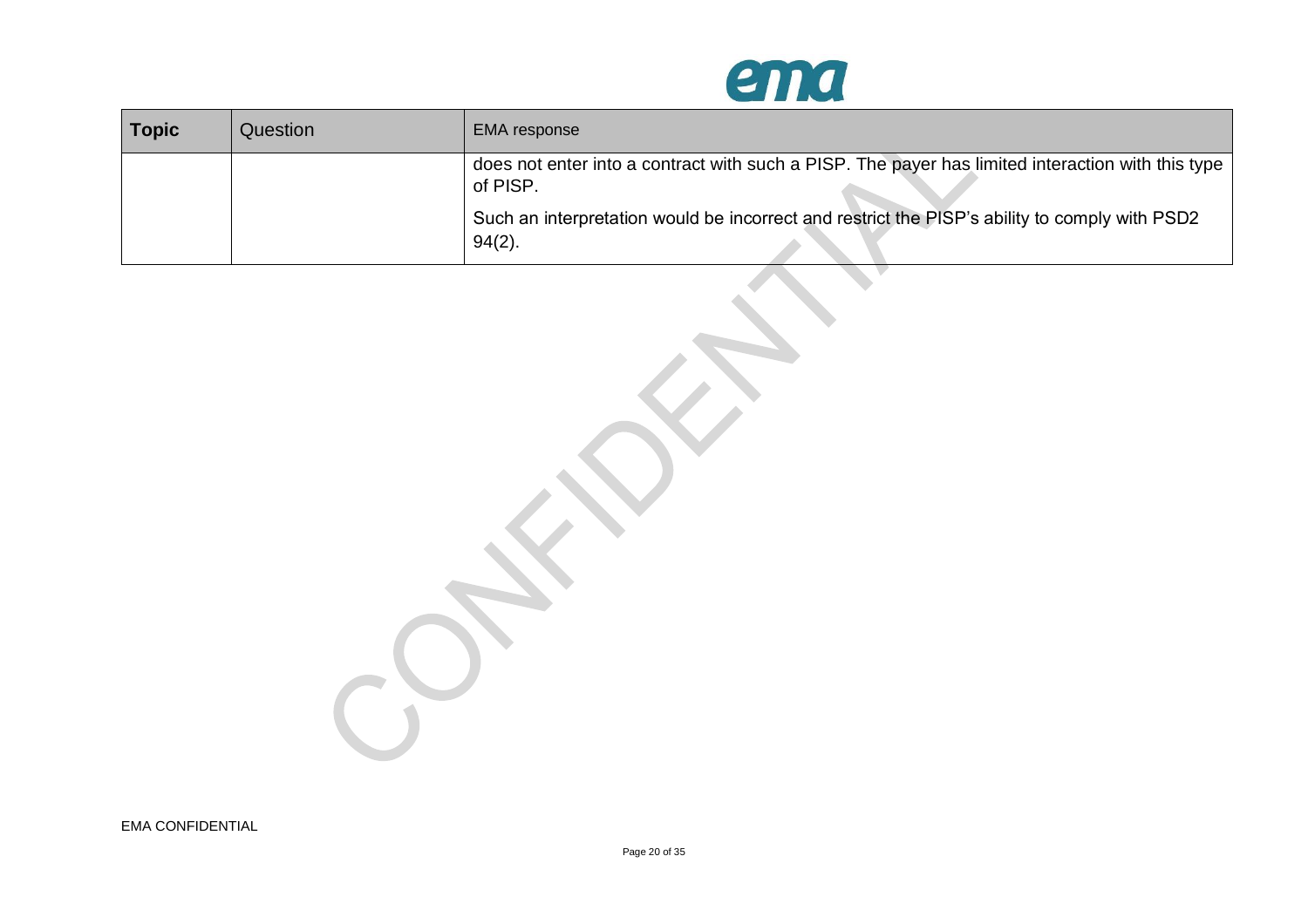

| Authorisatio | 13. Do you consider that                             | Authorisation in general:                                                                                                                                                               |
|--------------|------------------------------------------------------|-----------------------------------------------------------------------------------------------------------------------------------------------------------------------------------------|
| n of PIs and | the provisions on                                    | 1. Authorisation requirements introduced by PSD2 amounted to an increase in the                                                                                                         |
| Supervision  | authorisation (licensing)                            | obligations that firms were expected to comply with. Since that time, additional obligations<br>have been introduced or elaborated, such as those in level 2 text issued by the EBA and |
| of PSPs      | of providers of payments<br>services in the PSD2 are | by NCAs, as well as general expectations relating to issues such as outsourcing,                                                                                                        |
|              | adequate? Which                                      | operational resilience, wind down planning, consumer protection including vulnerable                                                                                                    |
|              | provisions, if any, should<br>be revised? Do you see | customer policies etc. We strongly urge the Commission to refrain from further regulatory<br>intervention in the prudential, conduct of business and supervisory framework.             |
|              | potential for                                        | 2. If there is a perceived need for greater scrutiny, we suggest this is addressed by way of                                                                                            |
|              | simplifications?                                     | supervisory oversight rather than further regulatory obligations. Similarly, greater                                                                                                    |
|              |                                                      | harmonisation of supervisory practices would be helpful, together with NCA cooperation<br>to reduce the need for host member state intervention.                                        |
|              |                                                      |                                                                                                                                                                                         |
|              |                                                      | 3. Any additional authorisation proposals should be supported by a robust cost/benefit<br>analysis.                                                                                     |
|              |                                                      |                                                                                                                                                                                         |
|              |                                                      | 4. There is currently a discrepancy between the manner in which a credit institution can<br>seek to take on the permissions of AIS and PIS and that PIs and EMIs. We suggest a          |
|              |                                                      | more uniform approach where all three types of institutions are treated in a similar<br>manner; either requiring simple notification to add such a permission, or requiring a           |
|              |                                                      | variation of permission. There should not be a discrepancy as this could translate into a                                                                                               |
|              |                                                      | competitive or time advantage for one type of institution over another.                                                                                                                 |
|              |                                                      | <b>Safeguarding requirements</b>                                                                                                                                                        |
|              |                                                      | 5. The PSD2 requires outstanding funds for both PIs and indirectly for EMIs to be<br>safeguarded when the safeguarding conditions are met. The main means of safeguarding               |
|              |                                                      | is to place the funds in a separate account with a credit institution. PSD2 then delegates                                                                                              |
|              |                                                      | the criteria for determining the permissible credit institutions to home member states. This<br>is often interpreted as being restricted to EEA authorised credit institutions.         |
|              |                                                      |                                                                                                                                                                                         |
|              |                                                      | 6. This restriction is inflexible and does not take into account the needs of diverse business                                                                                          |
|              |                                                      | models that PSPs have, particularly those with a global presence, and that operate on a<br>24-hour basis. EMI and PI transactions take place in real time, but often the CIs holding    |
|              |                                                      | safeguarding accounts only operate during banking hours. It would assist business                                                                                                       |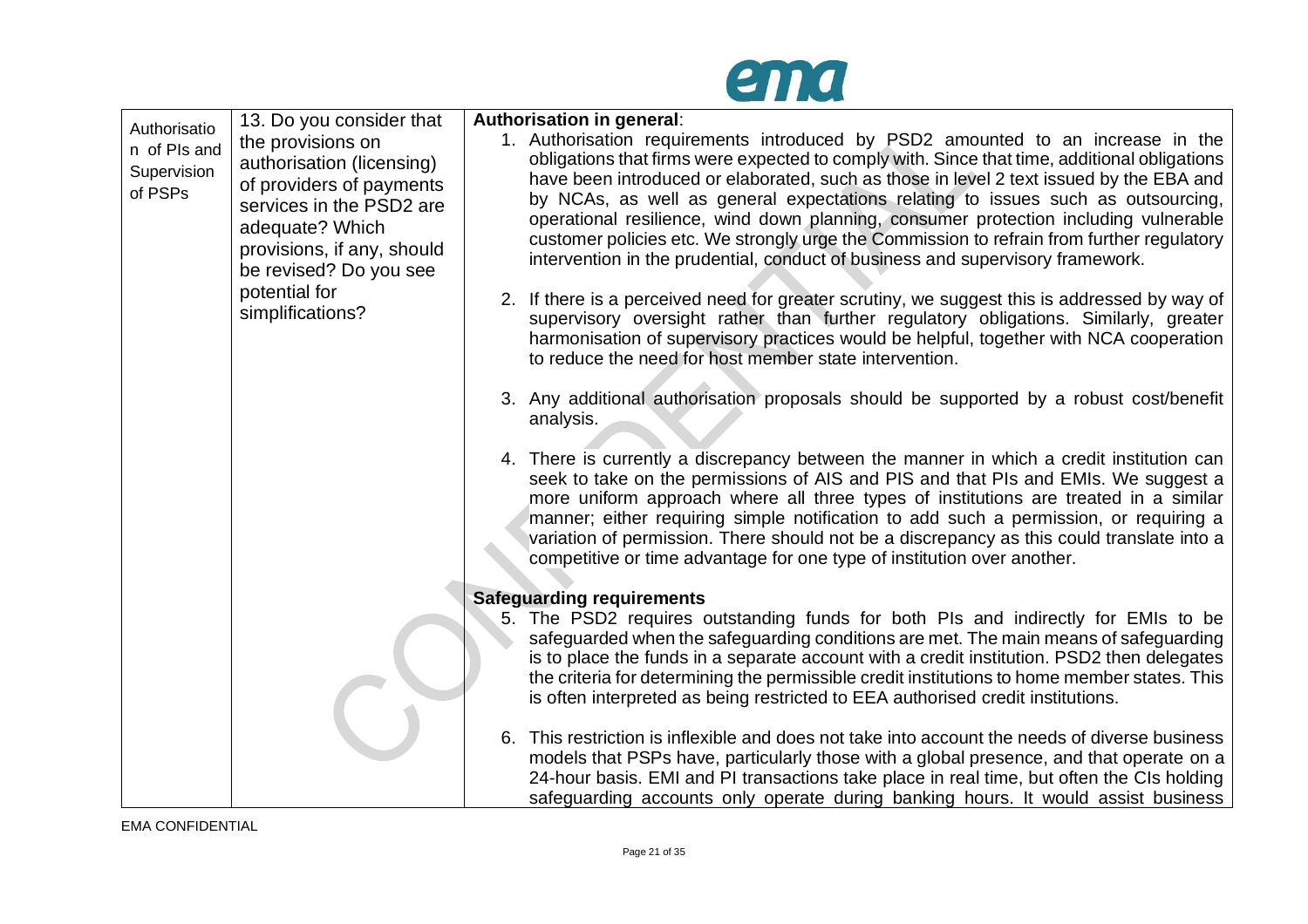

| <b>Topic</b> | Question                                                                                                                                                                                                              | <b>EMA</b> response                                                                                                                                                                                                                                                                                                                                                                                                                                                                                                                                |
|--------------|-----------------------------------------------------------------------------------------------------------------------------------------------------------------------------------------------------------------------|----------------------------------------------------------------------------------------------------------------------------------------------------------------------------------------------------------------------------------------------------------------------------------------------------------------------------------------------------------------------------------------------------------------------------------------------------------------------------------------------------------------------------------------------------|
|              |                                                                                                                                                                                                                       | enormously if eligible credit institutions for the purpose of safeguarding are set out more<br>broadly in the legislation, including credit institutions authorised outside of the EEA, and<br>that this is harmonised in level 1 text.                                                                                                                                                                                                                                                                                                            |
|              |                                                                                                                                                                                                                       | <b>Additional issues</b><br>7. Firms need greater clarity regarding the type of secure, liquid and low risk asset that<br>safeguarded funds can be invested in. There is a need for diversification and limited<br>flexibility to enable a limited revenue to be generated in order to contribute to the cost of<br>safeguarding.<br>8. EMIs and PIs should additionally be permitted to safeguard customer funds at central                                                                                                                       |
|              |                                                                                                                                                                                                                       | banks, removing investment risk altogether, and assisting in the resolution of part of the<br>de-risking challenges that are faced by the industry.                                                                                                                                                                                                                                                                                                                                                                                                |
|              | 14. Has the use of the<br>waiver (Article 32)<br>facilitated the market<br>entry for small payment<br>institutions? In particular,<br>do you think the level of<br>the threshold set in Article<br>32 is appropriate? | The PSD2 waiver and notification requirement has operated effectively, and allowed smaller<br>institutions to operate, scale up, and then apply for a full licence. It is a useful tool to allow market<br>entry for new players.                                                                                                                                                                                                                                                                                                                  |
|              | 15. Do you see a need for<br>changing the prudential<br>requirements (in particular<br>Article 7-9)? If so, which<br>one(s), why, and how?                                                                            | We do not see a need to amend capital requirement provisions; the manner of calculating own funds<br>however varies considerably by member state, and there could be better alignment in this regard. There<br>is a tendency to err on the side of caution, resulting in onerous obligations that may deprive a business<br>of working capital without contributing significantly to risk mitigation. Operational risk is particularly hard<br>to measure, and it may not necessarily be addressed by increasingly onerous own funds requirements. |
|              |                                                                                                                                                                                                                       |                                                                                                                                                                                                                                                                                                                                                                                                                                                                                                                                                    |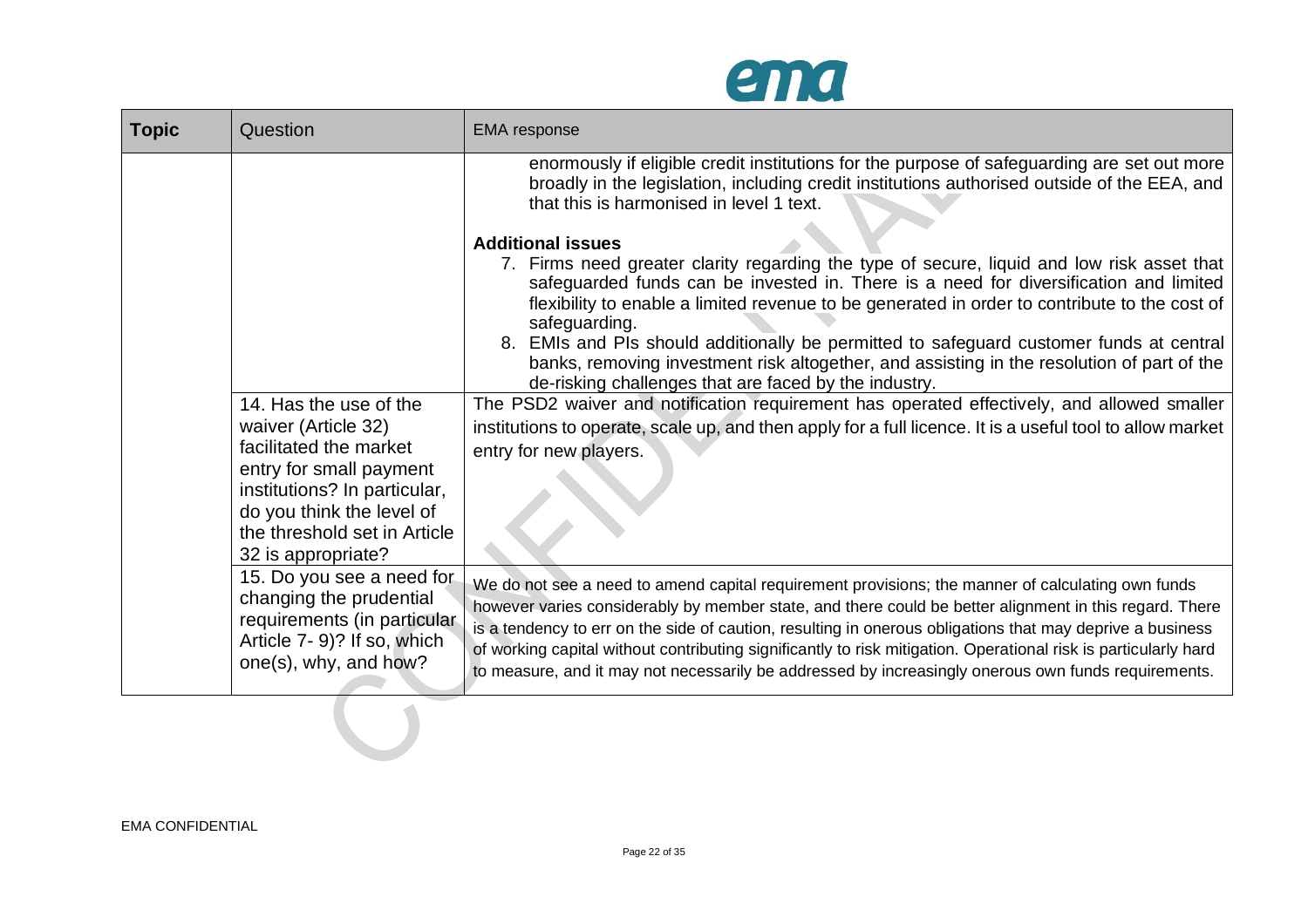

| <b>Topic</b> | Question                                                                                                                                                                                            | <b>EMA</b> response                                                                                                                                                                                                                                                                                                                                                                                                                                                                                                                                                                                                                                                                                                                                                                                                                                                                                                                                                                                                                                                                                                                                                                                    |
|--------------|-----------------------------------------------------------------------------------------------------------------------------------------------------------------------------------------------------|--------------------------------------------------------------------------------------------------------------------------------------------------------------------------------------------------------------------------------------------------------------------------------------------------------------------------------------------------------------------------------------------------------------------------------------------------------------------------------------------------------------------------------------------------------------------------------------------------------------------------------------------------------------------------------------------------------------------------------------------------------------------------------------------------------------------------------------------------------------------------------------------------------------------------------------------------------------------------------------------------------------------------------------------------------------------------------------------------------------------------------------------------------------------------------------------------------|
|              | 15. Are there elements in<br>the supervisory<br>framework that applies to<br>credit institutions<br>(CRD/CRR) which should<br>be extended to payment<br>institutions, such as group<br>supervision? | We are not aware of any shortcomings in relation to the current supervisory framework. We are<br>not aware of any systemic failings or risks that have led to failings at an industry-wide level. The<br>EMA has branches in 6 EU member states, and has observed national supervisory oversight of<br>the e-money and payments sectors increasing significantly over recent years. NCAs are<br>increasing their supervisory engagement with the industry, their understanding of the market is<br>greater than before, and the degree of scrutiny of firms is higher.<br>In this context, we do not see which aspects of the supervisory framework applicable to credit<br>institutions would be suitable or appropriate for the PI/EMI sector. EMIs and PIs do not take<br>deposits and do not utilise user funds for any purpose including lending. The nature of the risks<br>associated with the banking sector is significantly different. Both EMD2 and PSD2 have been<br>calibrated to the risks associated with the respective activities. In addition, the new PISA<br>framework introduced by the ECB will add a layer of oversight that will capture the more<br>significant institutions. |

 $\overline{\phantom{a}}$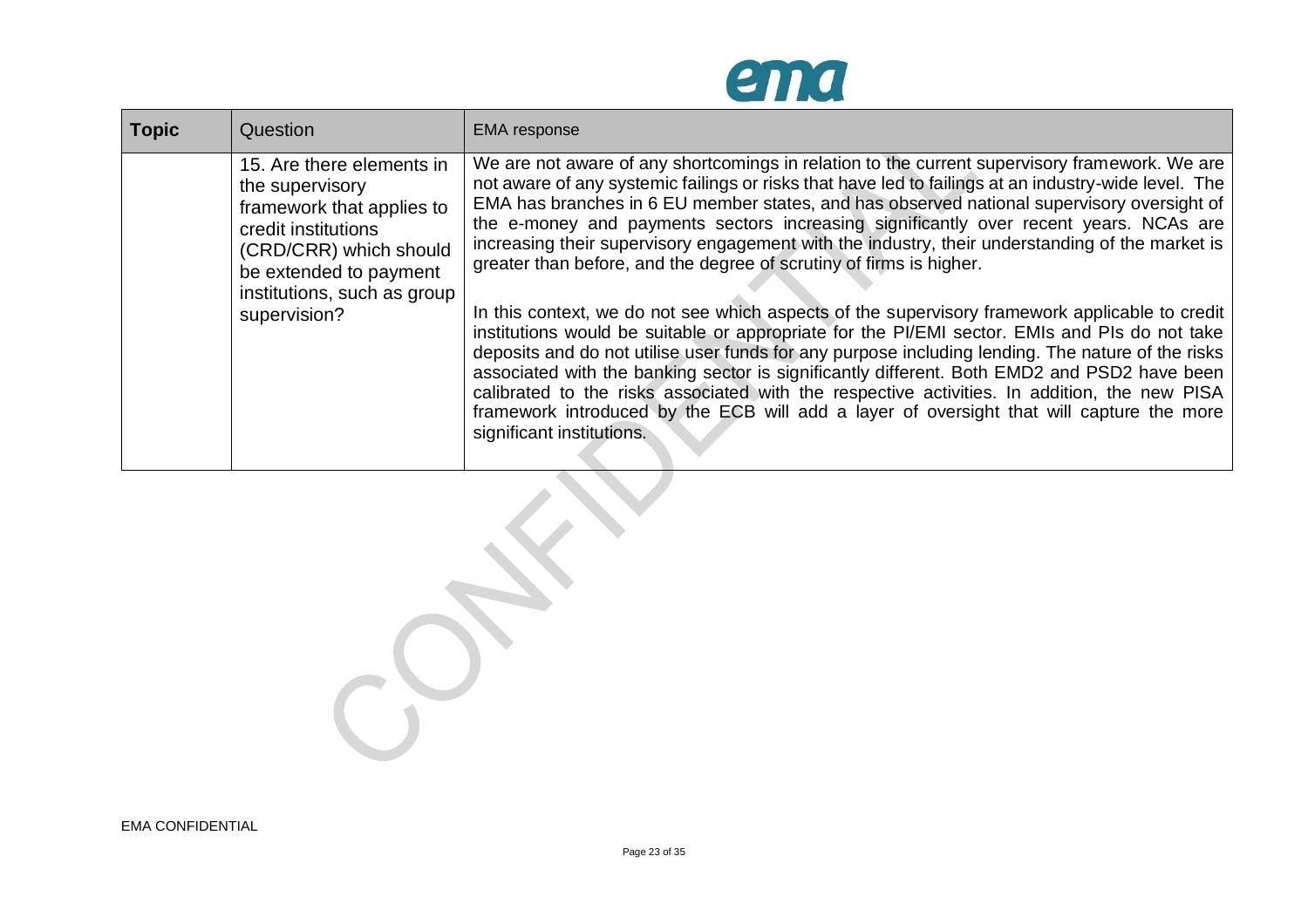

| <b>Topic</b> | Question                                                                                                                                                                                                         | <b>EMA</b> response                                                                                                                                                                                                                                                                                                                                                                                                                                                                                                                                                                                                                                                                                                                                                                                                                                                                                                                                                                                                 |  |
|--------------|------------------------------------------------------------------------------------------------------------------------------------------------------------------------------------------------------------------|---------------------------------------------------------------------------------------------------------------------------------------------------------------------------------------------------------------------------------------------------------------------------------------------------------------------------------------------------------------------------------------------------------------------------------------------------------------------------------------------------------------------------------------------------------------------------------------------------------------------------------------------------------------------------------------------------------------------------------------------------------------------------------------------------------------------------------------------------------------------------------------------------------------------------------------------------------------------------------------------------------------------|--|
|              | 16. Does the EU-passport<br>regime work adequately?<br>Has it fostered the<br>offering of pan-European<br>payment solutions? Have<br>you identified any<br>obstacles, e.g. regarding<br>the interaction with the | Although PSD2 is a maximum harmonisation directive, member states can adopt different policies<br>when applying the supervisory regime. One particularly important choice relates to that of calculating<br>own funds. The three methods of calculation can give rise to significantly differing outcomes. The<br>choice between using turnover (method B) and income (method C) as own fund indicators is<br>particularly important and is subject to variations in business model and business practices. Some<br>NCAs adopt a non-flexible approach and result in discrepancies in the capital charged from one<br>member state to another.<br><b>Passporting</b>                                                                                                                                                                                                                                                                                                                                                |  |
|              | competent authorities?                                                                                                                                                                                           | We also note the variation in supervisory practices and reliance by host member states on<br>engagement with passporting firms rather than on cooperation with home member state supervisors.                                                                                                                                                                                                                                                                                                                                                                                                                                                                                                                                                                                                                                                                                                                                                                                                                       |  |
|              |                                                                                                                                                                                                                  | This means that passporting on the basis of freedom to offer services is often interpreted as one<br>through right of establishment; often by requiring a local contact points to be appointed through PSD2<br>or AML legislation, or regarding distributors as establishments, or regarding outsourced services in<br>a similar way etc. This then results in member states applying local reporting and engagement<br>obligations, and ultimately leads to a compromise of the value of the single market. The single market<br>fragments and service offerings are restricted to the biggest member state markets by size. We<br>encourage the European Commission and other European policymakers to address harmonisation<br>in a more inclusive manner, addressing soft factors such as cooperation and data sharing in a more<br>robust manner, removing the need for host member states to seek to impose obligations, to seek a<br>finding of establishment, and to regulate at a host member state level. |  |
|              |                                                                                                                                                                                                                  |                                                                                                                                                                                                                                                                                                                                                                                                                                                                                                                                                                                                                                                                                                                                                                                                                                                                                                                                                                                                                     |  |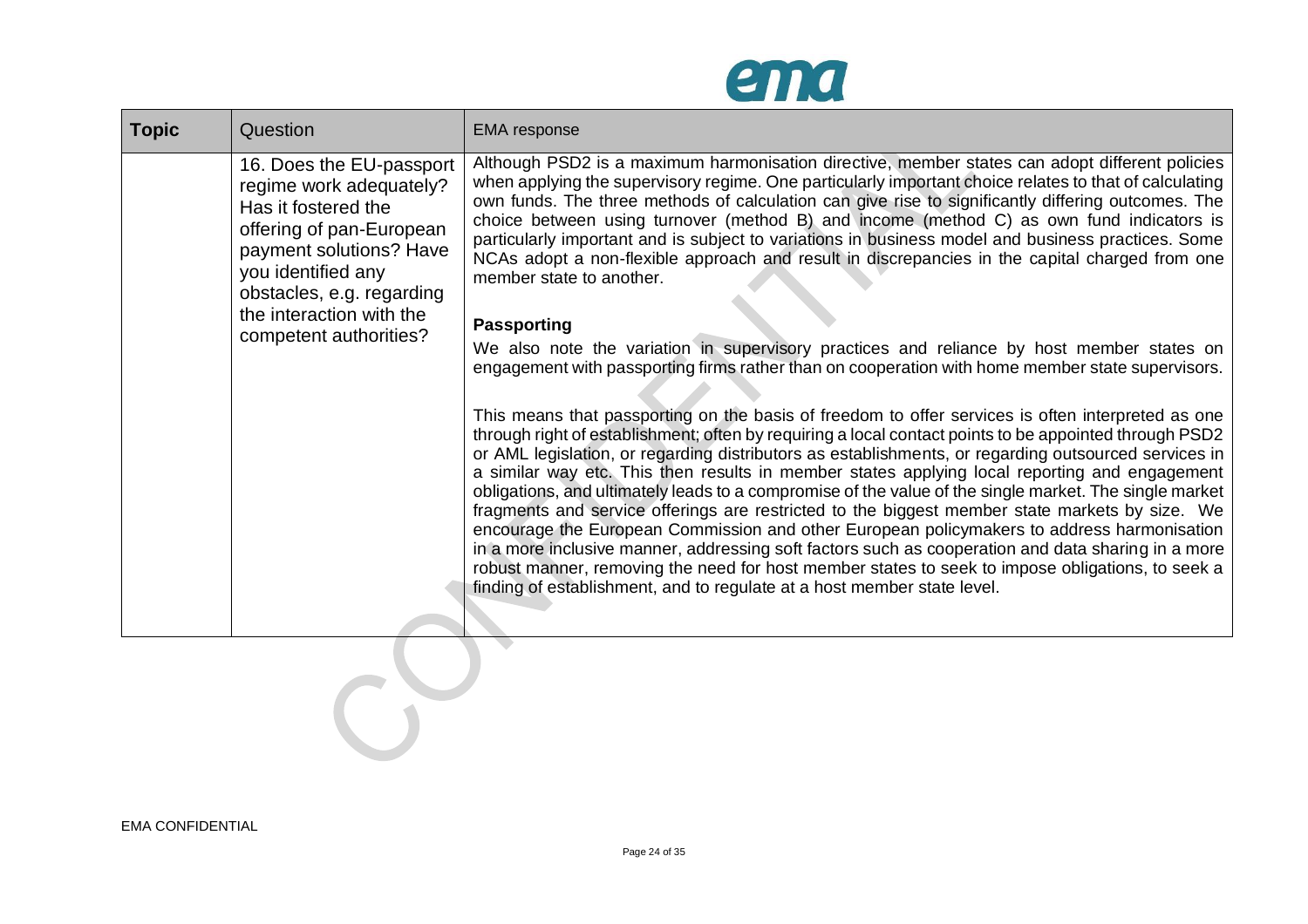

| <b>Topic</b>                                                                | Question                                                                                                                                                                                          | <b>EMA</b> response                                                                                                                                                      |
|-----------------------------------------------------------------------------|---------------------------------------------------------------------------------------------------------------------------------------------------------------------------------------------------|--------------------------------------------------------------------------------------------------------------------------------------------------------------------------|
| Transparenc<br>y of<br>conditions<br>and<br>Information<br>Requiremen<br>ts | 17. To which extent have<br>transparency and<br>information requirements<br>improved user<br>convenience and<br>contributed to an<br>informed user choice<br>among different payment<br>products? | Overall information disclosure obligations are helpful; we have however set out in our response<br>to question 18 below a number issues that merit review and amendment. |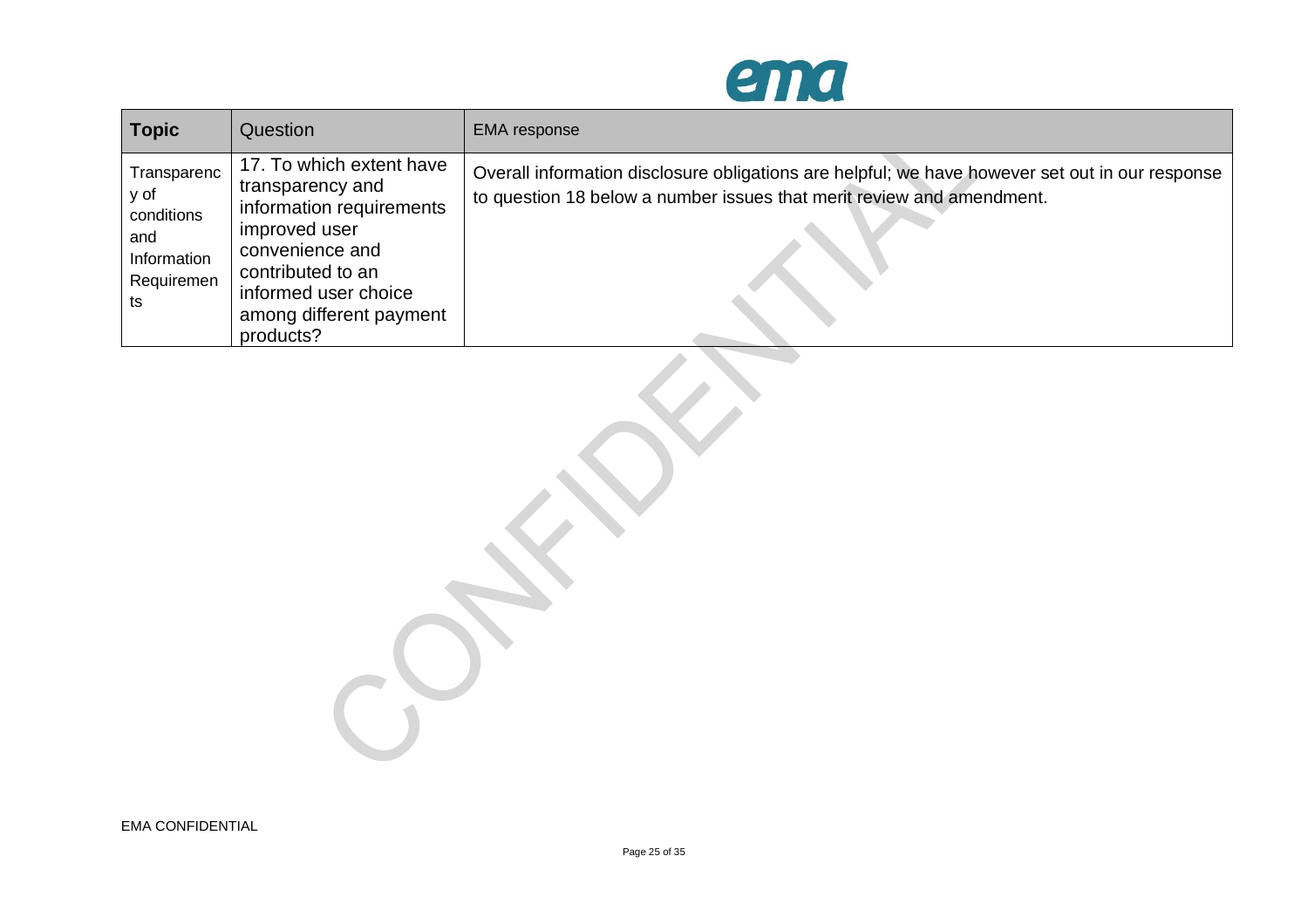## ema

| 18. Do you see a need for<br>legislative changes in<br>Title III? Which provisions<br>and why? | 1. The MS derogation regarding the treatment of microenterprises as set out in Art. 38(2)<br>PSD2 merits review with a view to removal. Microenterprises are not consumers and need<br>not be treated as such. Furthermore, this derogation and the matching one in Title IV create<br>inconsistent COB treatments across the EU as not all MSs apply the derogation (and some<br>apply it in one PSD2 title but not the other). This will also ensure consistency with the<br>approach to businesses in EMD2 with respect to holding e-money and consistency with the<br>general commercial approach of the freedom to contract.<br>2. Article 42(1) regarding a reduced information requirement for low-value payment<br>instruments and e-money: the values in this article should be increased to reflect at least<br>inflation if not increased to an individual transaction limit of EUR100, and spending/storage<br>limits of EUR500.                                                          |
|------------------------------------------------------------------------------------------------|-------------------------------------------------------------------------------------------------------------------------------------------------------------------------------------------------------------------------------------------------------------------------------------------------------------------------------------------------------------------------------------------------------------------------------------------------------------------------------------------------------------------------------------------------------------------------------------------------------------------------------------------------------------------------------------------------------------------------------------------------------------------------------------------------------------------------------------------------------------------------------------------------------------------------------------------------------------------------------------------------------|
|                                                                                                | 3. Article 42(2): For national payment transactions, we have not found any significant<br>argument for MS to reduce the limits set out at Article 42(1). There are however good<br>reasons to double this value, and this should continue to be available. We similarly propose<br>that the e-money storage limit should be increased to EUR1,000 to reflect the passage of<br>time and inflation.<br>4. Regarding Article 51(1) and any other reference to providing information or providing<br>information on a durable medium: providing information through an app or a dedicated<br>online interface (e.g. online account) should be treated as providing information on a                                                                                                                                                                                                                                                                                                                      |
|                                                                                                | durable medium. Consumer practices have changed and it is beneficial to amend provisions<br>to keep up with consumer behavior. For example, consumers today will use their app<br>notifications the way letters, or even emails, used to be used a few years ago. Consumers<br>have access to their online interface with all the information about the transactions in one<br>place and use the interface to keep informed. Notifications sent to these online<br>interfaces/accounts merit treatment as a durable medium.<br>5. Article 54(1) sets out the means by which unilateral changes to a framework contract are<br>permitted. Thi is an important feature and must be kept, and furthermore, MS consumer<br>protection law should not be permitted to override this important tool used to manage<br>contractual relationships with PSUs. The PSD2 already provides the necessary safeguards<br>and the intervention of MS laws would create inconsistent (and differing) treatment across |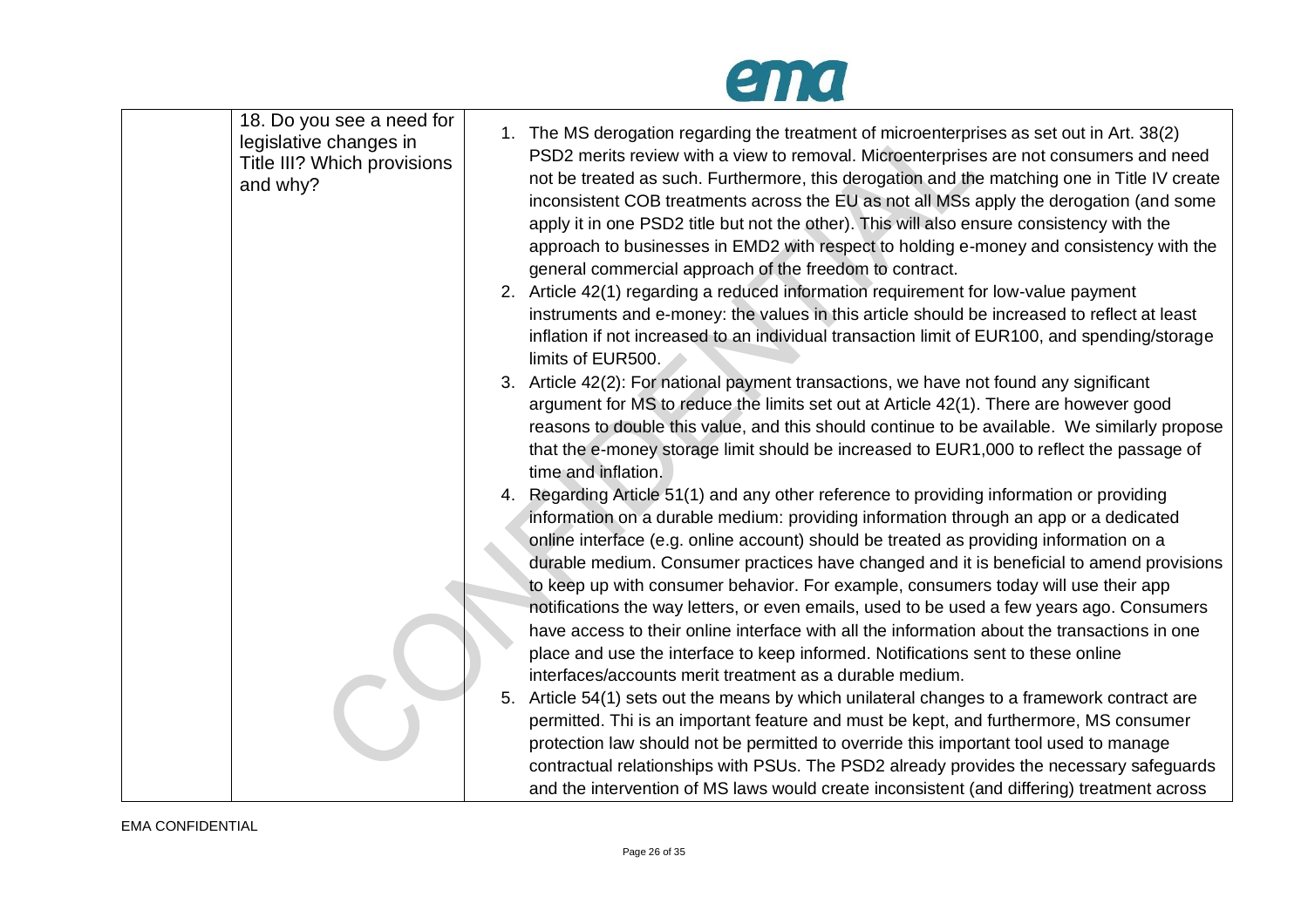

| <b>Topic</b> | Question                                                                                                                                                                                            | <b>EMA</b> response                                                                                                                                                                                                                                                                                                                                                                                                                                                                                                                                                                                                                                                                                                                                                                                                                                                                                                                                                                                                                                                                                                                                                                                                                                                                               |
|--------------|-----------------------------------------------------------------------------------------------------------------------------------------------------------------------------------------------------|---------------------------------------------------------------------------------------------------------------------------------------------------------------------------------------------------------------------------------------------------------------------------------------------------------------------------------------------------------------------------------------------------------------------------------------------------------------------------------------------------------------------------------------------------------------------------------------------------------------------------------------------------------------------------------------------------------------------------------------------------------------------------------------------------------------------------------------------------------------------------------------------------------------------------------------------------------------------------------------------------------------------------------------------------------------------------------------------------------------------------------------------------------------------------------------------------------------------------------------------------------------------------------------------------|
|              |                                                                                                                                                                                                     | the EU. Some MSs attempt to implement (or are already implementing) separate rules to<br>take away the unilateral change right (when agreed in the contract) and replace it with a<br>requirement to always obtain an agreement from the PSU when introducing changes to the<br>framework contract. This requirement is disruptive and is not beneficial to consumers, who<br>may forget to accept the changes and then find themselves in a position where their<br>cards/accounts are cancelled, DDs do not work and similar, when this is not something they<br>wanted. PSD2 provisions already protect the consumer by making sure they are notified<br>fully of any changes in advance. Introducing an obligation for consumers to actively accept<br>proposed changes in order to continue using the service is unnecessary and burdensome.<br>Making sure they are notified correctly protects them and then they should have a choice to<br>exit the contract or continue without doing anything (i.e. unilateral change).<br>If the change is beneficial to the consumer, the notice period should be less (e.g. two weeks<br>6.<br>(general consumer protection law notice period)). This ensures any beneficial changes will<br>be introduced swiftly for the benefit of the consumer. |
|              | 19. Should any additional<br>information be provided to<br>payment service users<br>before initiating a<br>payment other than<br>mentioned in the current<br>provisions, i.e. Article 45<br>and 52? | We are not aware of any further information that has been lacking or that is requested by<br>PSU <sub>s.</sub>                                                                                                                                                                                                                                                                                                                                                                                                                                                                                                                                                                                                                                                                                                                                                                                                                                                                                                                                                                                                                                                                                                                                                                                    |

 $\mathcal{L}(\mathcal{A})$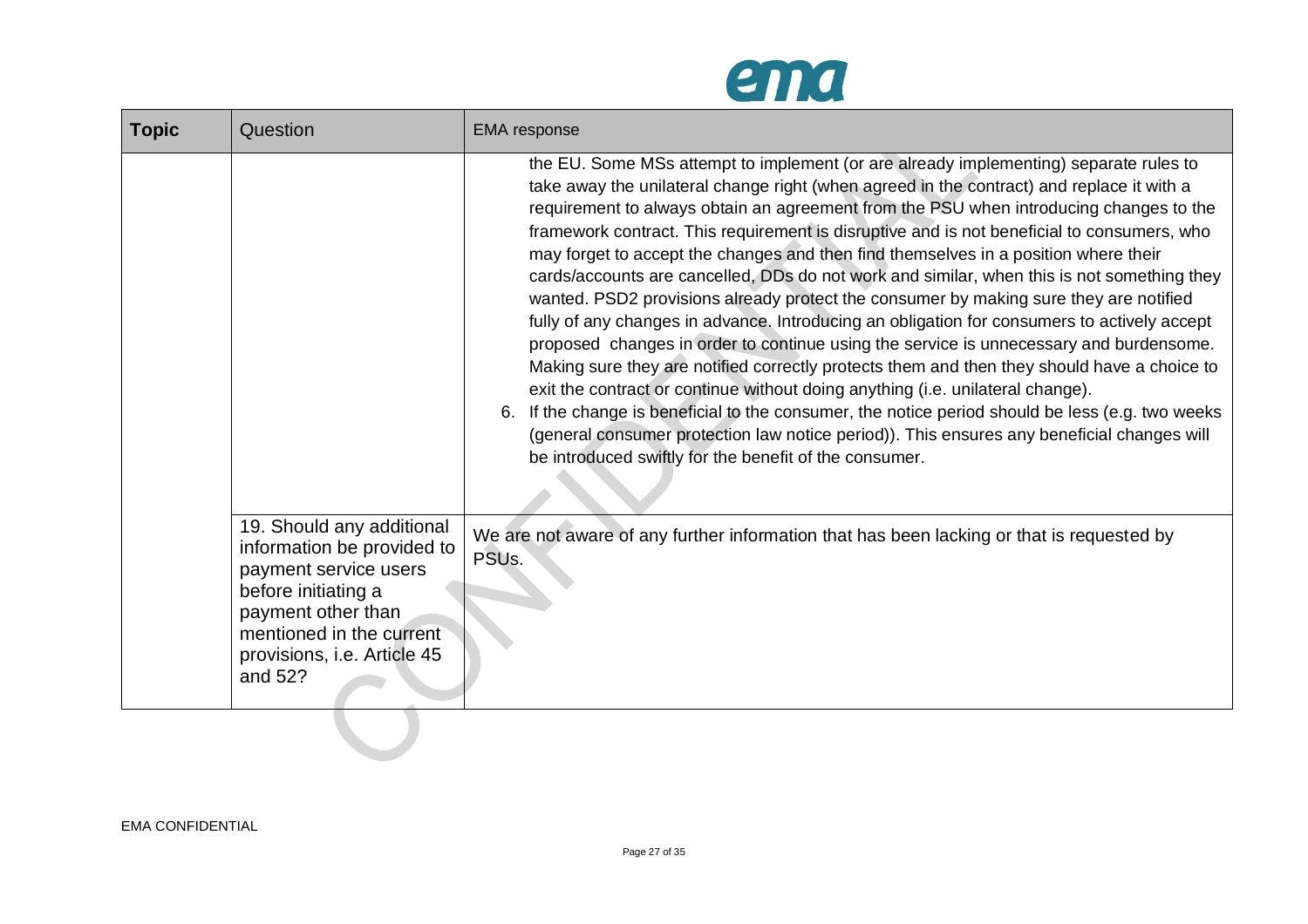

| <b>Topic</b>                                 | Question                                                                                                                                                                                                     | <b>EMA</b> response                                                                                                                                                                                                                                                                                                                                                                                                                                                                                                                                                                                                                                                                     |
|----------------------------------------------|--------------------------------------------------------------------------------------------------------------------------------------------------------------------------------------------------------------|-----------------------------------------------------------------------------------------------------------------------------------------------------------------------------------------------------------------------------------------------------------------------------------------------------------------------------------------------------------------------------------------------------------------------------------------------------------------------------------------------------------------------------------------------------------------------------------------------------------------------------------------------------------------------------------------|
|                                              | 20. With regard to one-leg<br>transactions, should there<br>be an obligation to<br>disclose currency<br>conversion costs before<br>and after a payment<br>transaction?                                       | We do not provide comments on this issue.                                                                                                                                                                                                                                                                                                                                                                                                                                                                                                                                                                                                                                               |
| Rights and<br>obligations<br>of<br>customers | 21. Do you see a need for<br>changing the derogation<br>for low value payment<br>instruments and<br>electronic money in PSD2<br>(Article 63)?                                                                | Article 63(1): reduced obligation requirements for low-value payment instruments and<br>e-money - the values in this article should be increased to reflect at least inflation if not<br>increased to an individual transaction limit of EUR100, and spending/storage limits of<br>EUR500.<br>Article 63(2): we make similar comments to those made above under Title III. For<br>national payment transactions, MSs should not be permitted to reduce the limits, but<br>only to double the amounts in Article 63(1). Same comments as above for Title III. The<br>e-money storage limit should be increased to EUR1,000 to reflect the passage of time<br>and at least the inflation. |
|                                              | 22. Do you see merit in<br>introducing maximum<br>limits for the amounts to<br>be blocked on the payer's<br>payment account when<br>the exact transaction<br>amount is not known in<br>advance (Article 75)? | We do not see merit in setting a limit, the amount will vary depending on the use case, and the<br>impact will depend on the funds available and the needs of the user. It is better to leave this for the<br>parties to agree.                                                                                                                                                                                                                                                                                                                                                                                                                                                         |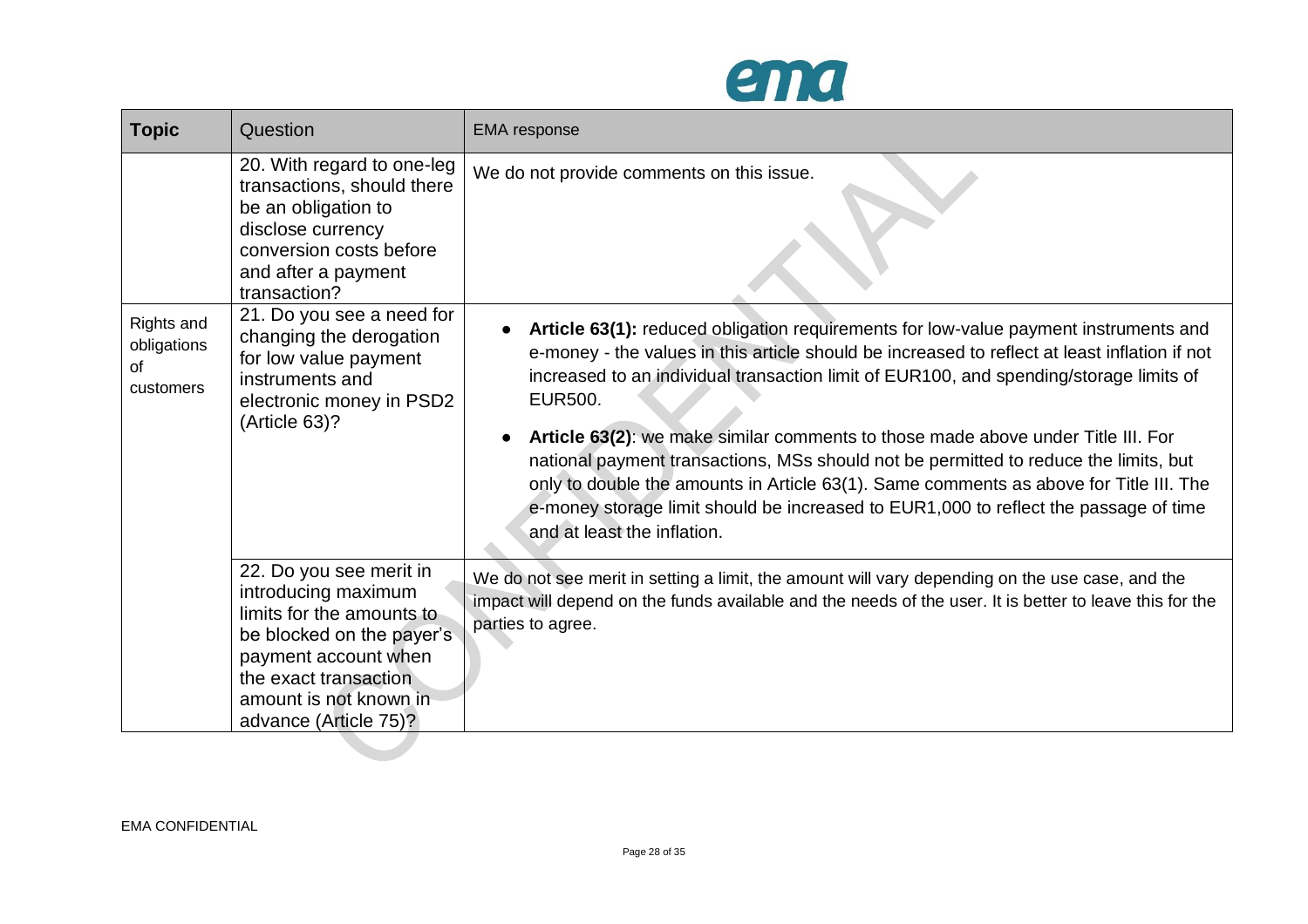

| <b>Topic</b> | Question                                                                                                                                                                                                                                                                         | <b>EMA</b> response                                                                                                                                                                                                                                                                                                                                                                                                             |
|--------------|----------------------------------------------------------------------------------------------------------------------------------------------------------------------------------------------------------------------------------------------------------------------------------|---------------------------------------------------------------------------------------------------------------------------------------------------------------------------------------------------------------------------------------------------------------------------------------------------------------------------------------------------------------------------------------------------------------------------------|
|              | 23. Is it appropriate to<br>apply a limit to the<br>maximum execution time<br>in 'one-leg' transactions,<br>taking into account<br>developments such as<br>the implementation of<br>SWIFT gpi and the<br>targets established in the<br>G20 Roadmap on cross-<br>border payments? | We consider that the scope of article 82 should not be increased to include one-leg-out transactions.<br>PSD2 legislates for payment services within the European Union. There may however be initiatives<br>that seek to standardise practices on a global basis, and the Commission should seek to adopt these<br>where they are consistent with the objectives of the PSD. These include FSB developments in this<br>regard. |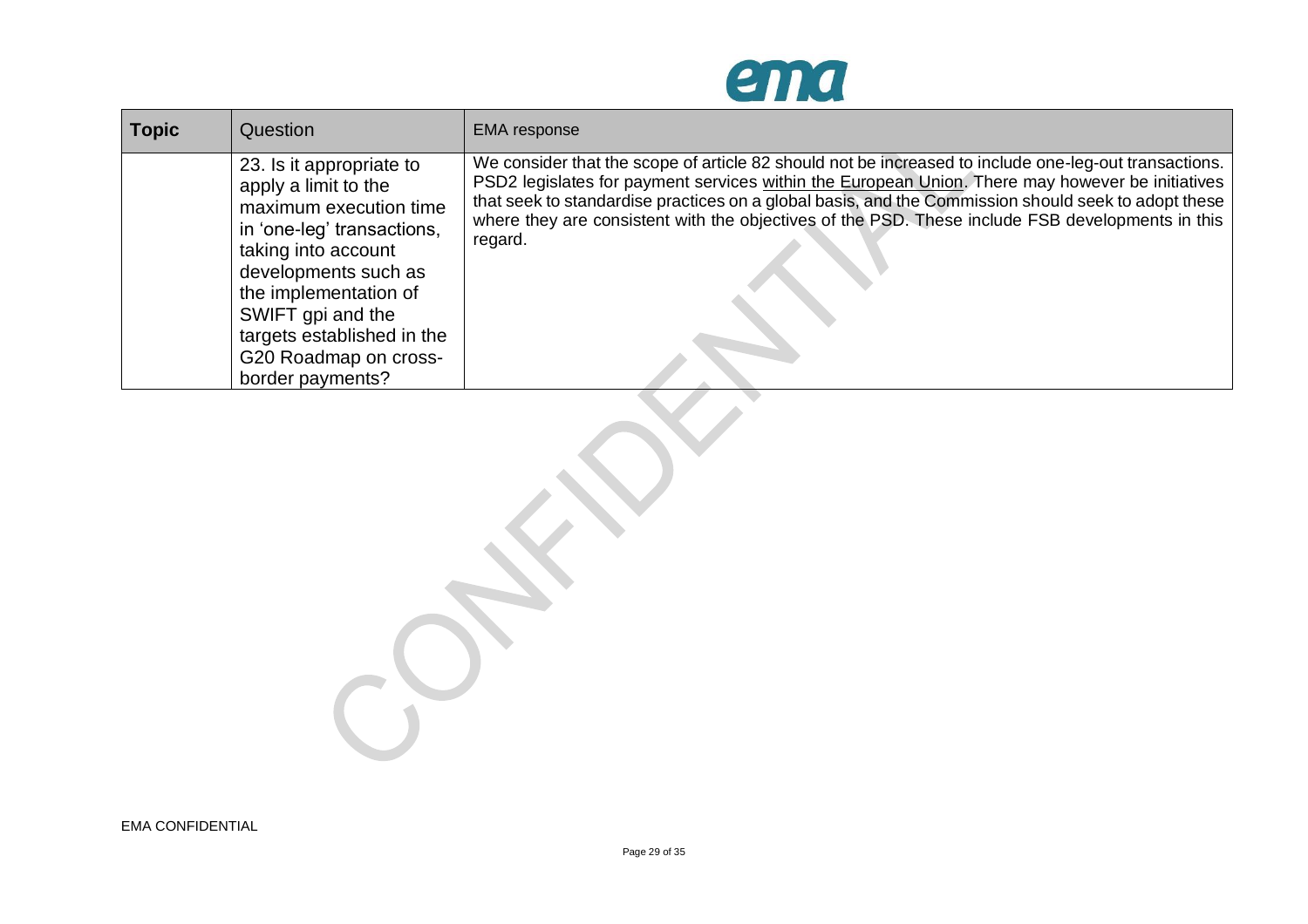

| <b>Topic</b> | Question                                  | <b>EMA</b> response                                                                                                                                                                                                                                                                                                                                                                                                                                                                                                                                                                                                                                                                                                                                                                                                                                                                                                                                                                                                                                                                                                                                                                                                                                                                                                                                                                                                                                                                                                                                                                                    |
|--------------|-------------------------------------------|--------------------------------------------------------------------------------------------------------------------------------------------------------------------------------------------------------------------------------------------------------------------------------------------------------------------------------------------------------------------------------------------------------------------------------------------------------------------------------------------------------------------------------------------------------------------------------------------------------------------------------------------------------------------------------------------------------------------------------------------------------------------------------------------------------------------------------------------------------------------------------------------------------------------------------------------------------------------------------------------------------------------------------------------------------------------------------------------------------------------------------------------------------------------------------------------------------------------------------------------------------------------------------------------------------------------------------------------------------------------------------------------------------------------------------------------------------------------------------------------------------------------------------------------------------------------------------------------------------|
| Other issues | 24. Derogations and<br>consumer liability | 1. Article 61(1): this derogation is better removed, and non-consumer PSUs and PSP<br>should be free to contractually agree to disapply the provisions of the domestic<br>implementation of Article 102 (ADR procedures). This would give the businesses the<br>same freedom to agree their own bespoke ADR mechanisms as in other commercial<br>arrangements without the PSP being caught in a government-mandated system that is<br>consumer focused and not business focused, and that operates without the benefit of<br>the court systems' legal expertise and the intermediation of lawyers.<br>2. Article 61(2): the MS derogation regarding the treatment of microenterprises is better<br>removed. Microenterprises are not consumers and should not be treated as such.<br>Furthermore, this derogation and the equivalent provision in Title III create inconsistent<br>COB treatments across the EU as not all MSs apply the derogation. This will also<br>ensure consistency with the approach to businesses in EMD2 with respect to holding e-<br>money.<br>3. Article 74(1): the maximum liability for a payer resulting from the use of a lost or stolen<br>payment instrument or from the misappropriation of a payment instrument should be<br>increased to reflect inflation and also to discourage careless or reckless behaviour on<br>the part of the consumer - we suggest a new limit of EUR150. Furthermore, MS should<br>not have a derogation permitting them to reduce the maximum liability as this creates<br>differing treatment across the EU for different consumers. |
|              |                                           |                                                                                                                                                                                                                                                                                                                                                                                                                                                                                                                                                                                                                                                                                                                                                                                                                                                                                                                                                                                                                                                                                                                                                                                                                                                                                                                                                                                                                                                                                                                                                                                                        |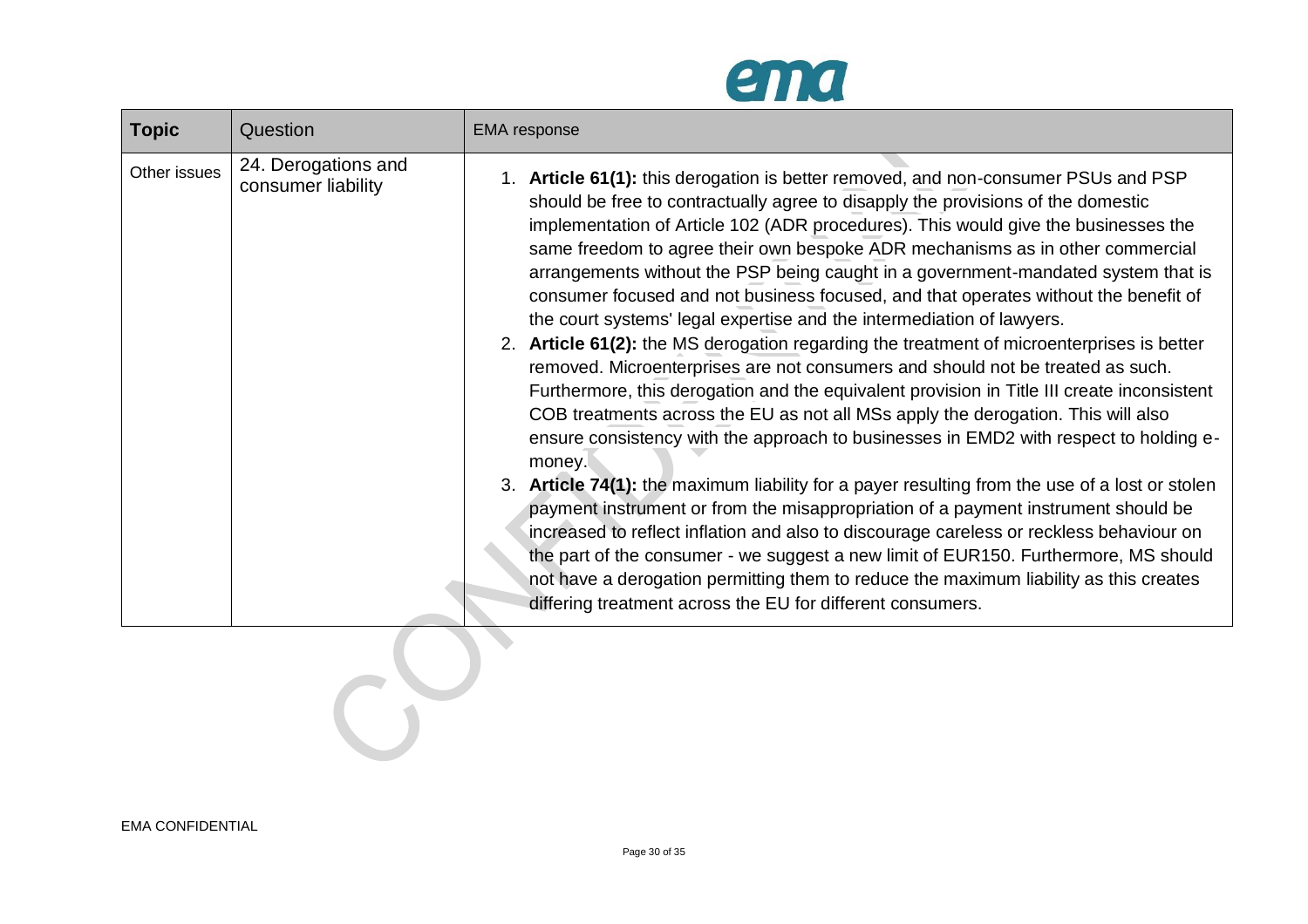

| <b>Topic</b> | Question                             | <b>EMA</b> response                                                                                                                                                                                                                                                                                                                                                                                                                                                                                  |
|--------------|--------------------------------------|------------------------------------------------------------------------------------------------------------------------------------------------------------------------------------------------------------------------------------------------------------------------------------------------------------------------------------------------------------------------------------------------------------------------------------------------------------------------------------------------------|
|              | 25. Definition of Payment<br>Account | The case of Bundeskammer für Arbeiter und Angestellte (Austria) v ING-DiBa Direktbank Austria<br>Niederlassung der ING-DiBa AG has produced an unusual outcome, in that the PSD2 definition of a<br>payment account is being interpreted under the Payment Account Directive Directive 2014/92/EU<br>("PAD"), rather than within PSD2 itself. It would be helpful for the definition of payment accounts to<br>be clarified within PSD itself.                                                       |
|              |                                      | The CJEU case suggests that accounts that are intended to be captured in PSD2 under access<br>obligations set out at Articles 65-67 are informed by the definition at Article 1(6) of the PAD which<br>require payment accounts to have a certain number of functionalities, which are:                                                                                                                                                                                                              |
|              |                                      | (a) placing funds in a payment account;<br>(b) withdrawing cash from a payment account;<br>(c) executing and receiving payment transactions, including credit transfers, to and from a<br>third party.                                                                                                                                                                                                                                                                                               |
|              |                                      | This relevant functionality that was utilised in the case related to the third limb (c) which provided for<br>transfers to be possible to third parties. It is however possible to suggest that other functionalities<br>must also be present.                                                                                                                                                                                                                                                       |
|              |                                      | The scope of accounts that are captured is interpreted differently in different member states, with<br>resulting uncertainty over which accounts are available to PIS and AIS providers. It would be helpful<br>to clarify scope, and for this to be set out in a pragmatic manner. Please also see our further response<br>to Question 31.                                                                                                                                                          |
|              |                                      | Whilst this response relates to PSD2, we would also bring the Commission's attention to the<br>varying interpretation of accounts falling within the PAD, where countries such as Germany,<br>Poland and Lithuania have taken an inclusive approach that has brought e-money accounts<br>within scope of PAD obligations, requiring for example the provision of Fee Information<br>Documents and Statements of Fees, even though there is no basis for comparison with current<br>account products. |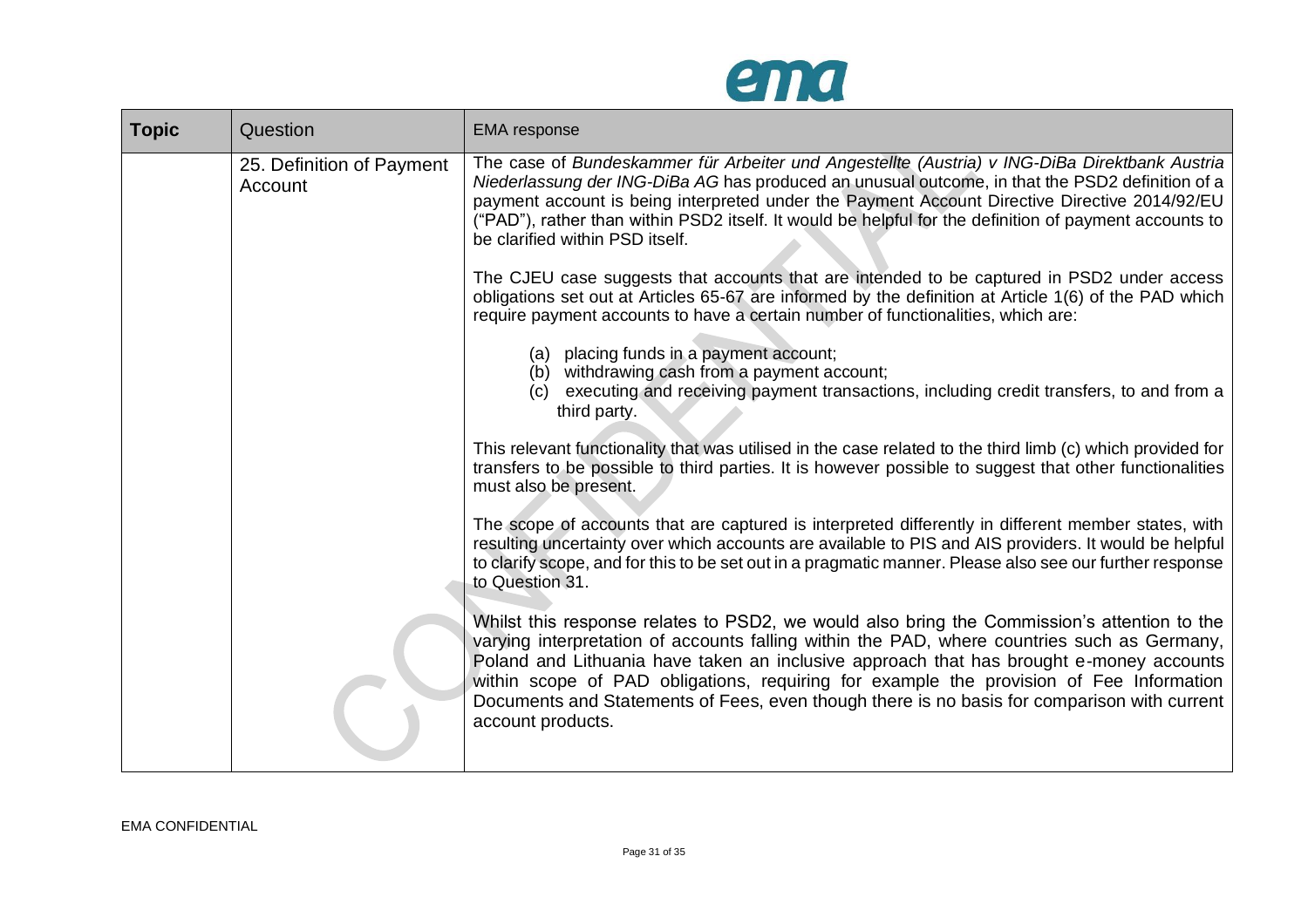

| <b>Topic</b> | Question                              | <b>EMA</b> response                                                                                                                                                                                                                                                                                                                                                                                                                                                                                                                                                                                                                                                                                                                                                                                                                                                                                                                                                                                                                                                                                                                                                                                                                                                                                                                                                                                                                                                                                                                                                                                                                                                                                                                                                                                                                                                                                                                      |
|--------------|---------------------------------------|------------------------------------------------------------------------------------------------------------------------------------------------------------------------------------------------------------------------------------------------------------------------------------------------------------------------------------------------------------------------------------------------------------------------------------------------------------------------------------------------------------------------------------------------------------------------------------------------------------------------------------------------------------------------------------------------------------------------------------------------------------------------------------------------------------------------------------------------------------------------------------------------------------------------------------------------------------------------------------------------------------------------------------------------------------------------------------------------------------------------------------------------------------------------------------------------------------------------------------------------------------------------------------------------------------------------------------------------------------------------------------------------------------------------------------------------------------------------------------------------------------------------------------------------------------------------------------------------------------------------------------------------------------------------------------------------------------------------------------------------------------------------------------------------------------------------------------------------------------------------------------------------------------------------------------------|
|              | 26. Categories of<br>payment services | There appears to be some inconsistency in how member state NCAs interpret the different<br>payment categories; the following are some examples:<br>Some require permissions 1 or 2 or 3 if payment accounts are used in relation to<br>permissions 4 or 5, as these permissions make mention of payment accounts; we<br>believe this is an overly restrictive interpretation and that permissions 4 and 5 both<br>allow for payment accounts to be operated implicitly.<br>Acquiring of payment transactions is sometimes associated with card payment<br>transaction acquiring only, although acquiring of transactions may utilise other<br>payment instruments including bank transfers or mobile wallet payments; clarity on<br>the generality of this provision would be helpful.<br>Account information service is defined as relating to the provision of consolidated<br>information on accounts held in a number of places. This reflects the nature of AIS<br>services at the time of drafting of PSD2, but today only reflects a small part of such<br>services. It would be better to define this term more generally, for example as services<br>that involve access to payment account information held by an ASPSP. The current<br>definition is currently resulting in restrictions on innovation and AIS service offerings<br>in member states.<br>The definition of 'account information services' also refers to the provision of<br>information on account(s) held with another PSP or more than one PSP. Some PSPs<br>offer accounts that can only be accessed (for example, to view balance and/or<br>transactions) by PSUs via an interface (such as an app) developed and maintained<br>by a third party. It would be helpful to clarify that such third parties are not engaging<br>in account information services when providing account information on behalf of a<br>PSP, on an account held with that PSP. |

 $\mathcal{L}^{\mathcal{L}}$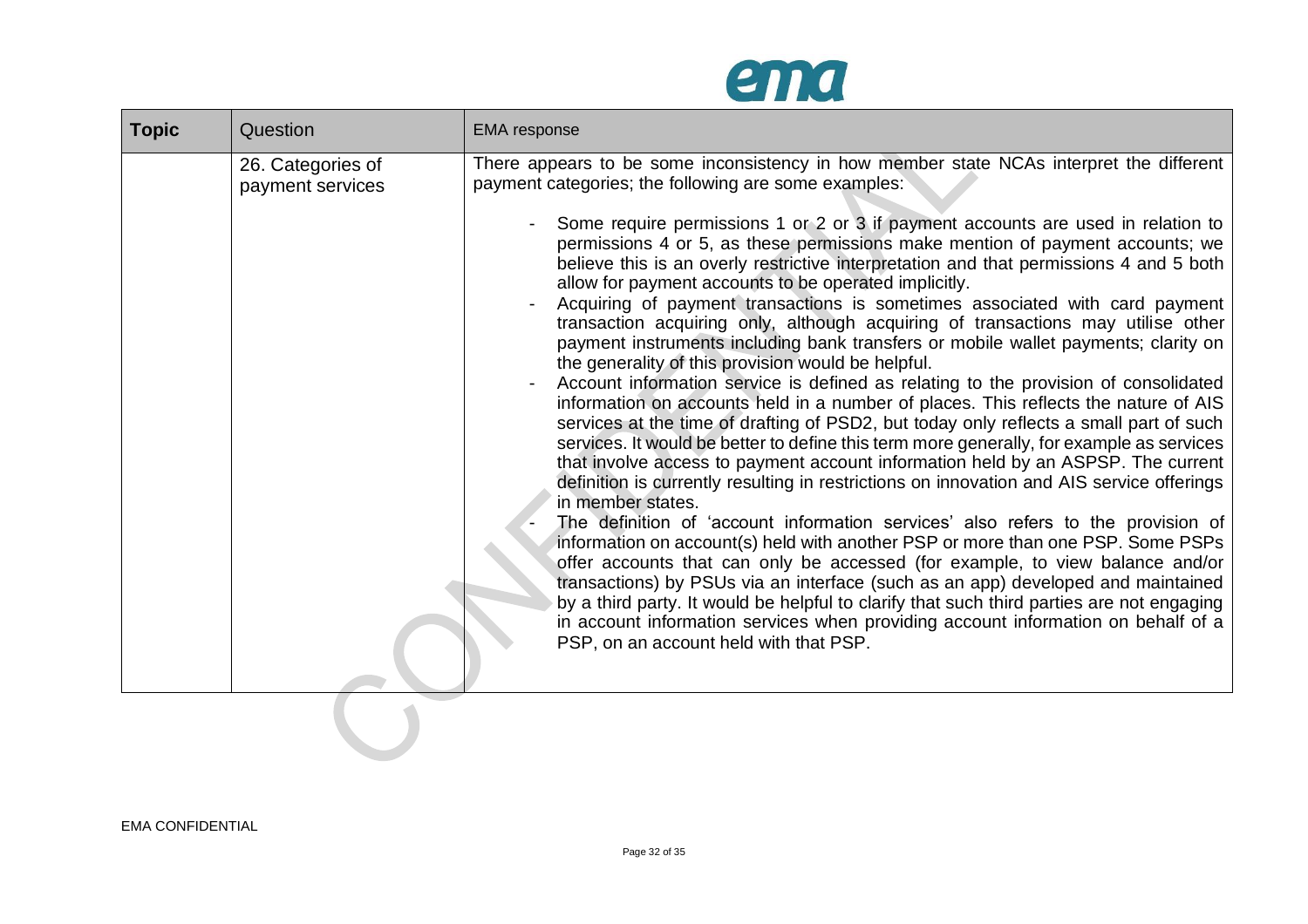

| <b>Topic</b> | Question                 | <b>EMA</b> response                                                                                                                                                                                                                                                                                                                                                                                                                                                                                                                                                                                                                                                                                                                                                                                                                                                                                                                                                                                                                                                                                                                                                                                                               |
|--------------|--------------------------|-----------------------------------------------------------------------------------------------------------------------------------------------------------------------------------------------------------------------------------------------------------------------------------------------------------------------------------------------------------------------------------------------------------------------------------------------------------------------------------------------------------------------------------------------------------------------------------------------------------------------------------------------------------------------------------------------------------------------------------------------------------------------------------------------------------------------------------------------------------------------------------------------------------------------------------------------------------------------------------------------------------------------------------------------------------------------------------------------------------------------------------------------------------------------------------------------------------------------------------|
|              | 27. TPPs' access to data | TPPs' product propositions, and ultimate value, will only be fully realszed by combining multiple<br>financial data sets. The key barriers to developing and scaling TPP propositions is the data<br>provider's willingness to share data, and a standardised mechanism for accessing data (such as<br>APIs). Some of the challenges experienced by TPPs accessing data are:                                                                                                                                                                                                                                                                                                                                                                                                                                                                                                                                                                                                                                                                                                                                                                                                                                                      |
|              |                          | • The mixture of different types of interfaces (APIs and MCIs) to access data and the<br>operational complexity and cost this introduces for TPPs in maintaining multiple<br>connections across all data providers,<br>• Poor stability and performance of PSD2 APIs, in some cases,<br>• Data parity between customer interfaces and dedicated interfaces: for example, some<br>APIs don't contain FX pricing information, though they contain all other prices<br>(to allow customers to compare products),<br>• 90-day re-authentication requirement: AISPs should be able to operate their<br>services on a continuous unattended basis without the need for the PSU to re-authenticate<br>with the ASPSP every 90 days (or every 180 days, as per changes currently proposed by<br>the EBA in its CP 2021/32),<br>• Regulatory perimeter – PISPs should be able to access AIS data in order to manage<br>their payment risk even if they don't intend to offer AIS products.<br>• Definition of 'payment account' - see also our response to Question 25 above regarding<br>the differing interpretations of what constitutes a payment account and the subsequent<br>fragmented approach to data access this can result in. |
|              |                          |                                                                                                                                                                                                                                                                                                                                                                                                                                                                                                                                                                                                                                                                                                                                                                                                                                                                                                                                                                                                                                                                                                                                                                                                                                   |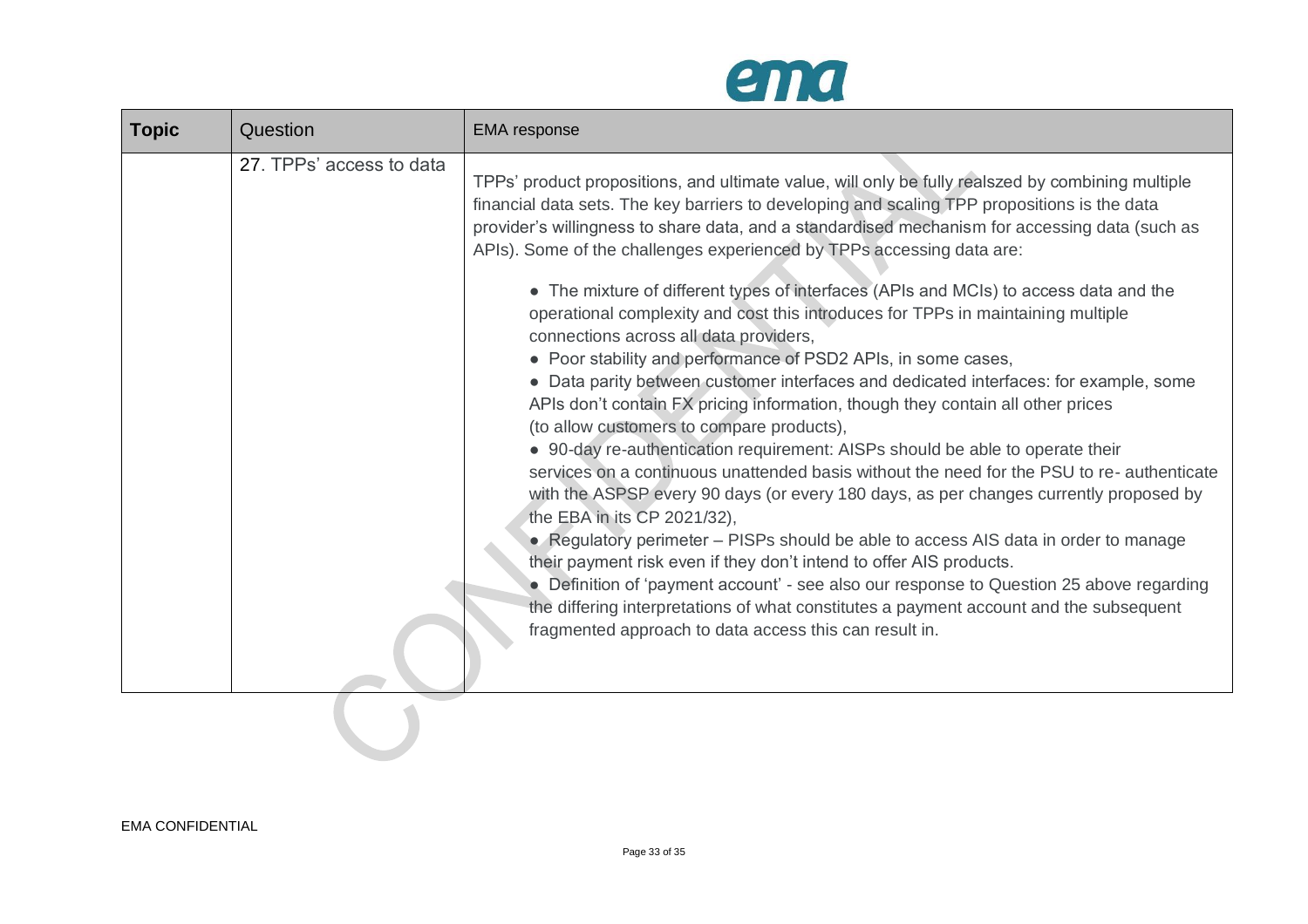

| <b>Topic</b> | Question                              | <b>EMA</b> response                                                                                                                                                                                                                                                                                                                                                                                                                                                                                                                                                                                                                                                                                                                                                                                                                                                                                                                                                                                                                                                                                                                                                                                                                                                                                                                                                                                                                                                                                                                                                                                                                                                                                                                                                                                |
|--------------|---------------------------------------|----------------------------------------------------------------------------------------------------------------------------------------------------------------------------------------------------------------------------------------------------------------------------------------------------------------------------------------------------------------------------------------------------------------------------------------------------------------------------------------------------------------------------------------------------------------------------------------------------------------------------------------------------------------------------------------------------------------------------------------------------------------------------------------------------------------------------------------------------------------------------------------------------------------------------------------------------------------------------------------------------------------------------------------------------------------------------------------------------------------------------------------------------------------------------------------------------------------------------------------------------------------------------------------------------------------------------------------------------------------------------------------------------------------------------------------------------------------------------------------------------------------------------------------------------------------------------------------------------------------------------------------------------------------------------------------------------------------------------------------------------------------------------------------------------|
|              | 28. Operational and security<br>risks | <b>Operational and security risks</b> are only referenced at a high level in Art.95 of PSD2. The<br>$1_{-}$<br>risks are detailed in Level 1 text (the EBA Guidelines on ICT and Security Risk<br>Management). These Guidelines cover an appropriate range of operational and security<br>risks; they are next scheduled for review in 2022. There is some uncertainty on the<br>treatment of Operational Resilience risks due to the publication of the EC DORA Draft<br>Regulation. An area where additional regulatory guidance is required is the exchange of risk<br>information from NCAs and the ECB to regulated entities. It is not clear at present whether<br>the operational risk monitoring and incident reporting requirements that the DORA<br>regulation introduces are to be treated as part of the operational and security risk<br>frameworks that regulated entities have already deployed to comply with the relevant<br>requirements in PSD2.<br>2. We are in favour of IT security related provisions being set out at a high level, as<br>objectives rather than specific solutions. In the event that this is not achieved we<br>suggest that:<br>• Level 2 RTS/GLs etc are impacted by product and market developments on a continuous<br>basis; the EBA should therefore be given a mandate to implement changes on a regular<br>basis to keep pace with market changes, without the need for Level 1 PSD2 text changes.<br>• Similarly, the process of producing RTS and GLs, then clarifying via Q&As, often over<br>several years, is out of step with business and market needs, and requires revision to<br>enable speedy responses, that are informed by business and market needs, and which<br>provide an explanation of how market issues have been addressed. |
|              |                                       |                                                                                                                                                                                                                                                                                                                                                                                                                                                                                                                                                                                                                                                                                                                                                                                                                                                                                                                                                                                                                                                                                                                                                                                                                                                                                                                                                                                                                                                                                                                                                                                                                                                                                                                                                                                                    |